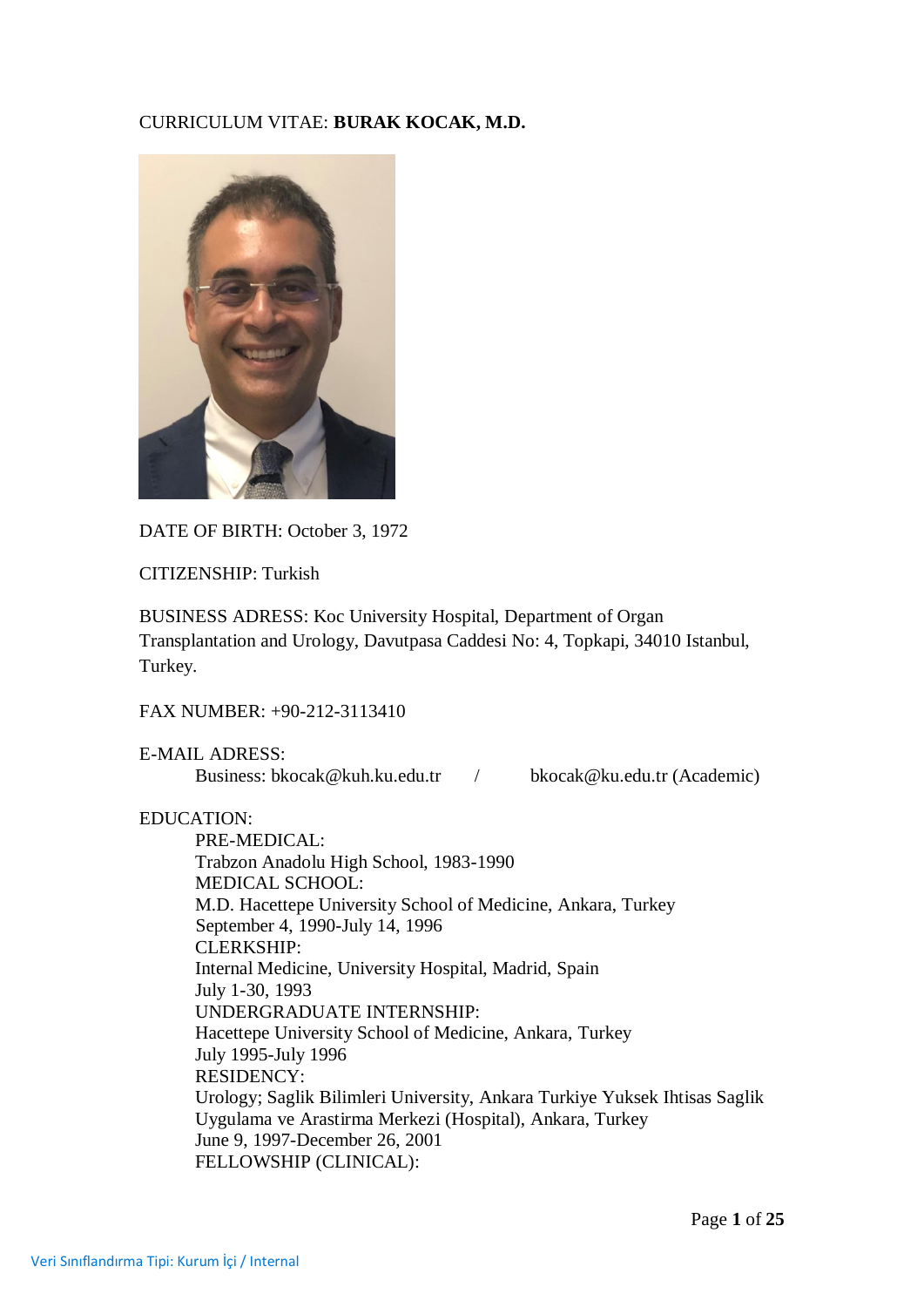Northwestern University, Feinberg School of Medicine, Department of Surgery (Transplant Surgery), Chicago, IL, USA July 15, 2002-July 14, 2004

#### TRAINING:

Clinical Fellow, Transplant Surgery Kidney and pancreas transplantation, Laparoscopic donor nephrectomy, Vascular Access, Multiorgan procurement. Northwestern Memorial Hospital Northwestern University Feinberg School of Medicine, Department of Surgery, Chicago, IL, USA

#### LICENSES/CERTIFICATION:

- ECFMG Certificate (Certificate # 0-589-372-2)
- **ASTS Certificate**-The American Society of Transplant Surgeons (Certified for kidney and pancreas transplantation)
- Illinois Temporary Physician Licence (License # 125045341)
- Board certified (Urology)
- Certificate of Off-Site Training As a Console Surgeon, da Vinci Surgical System Off-Site Training Program for a Console Surgeon.

#### APPOINTMENTS:

Professor of Urology, Director, Kidney and Pancreas Transplantation Program, Organ Transplant Center, Koc University Hospital, Istanbul, Turkey July 6, 2018-Present

Professor of Urology, Deputy Chief, Organ Transplant Center, Director, Kidney and Pancreas Transplantation Program, Sisli Memorial Hospital, Istanbul, Turkey January 2018-June 2018

Associate Professor of Urology, Deputy Chief, Organ Transplant Center, Sisli Memorial Hospital, Istanbul, Turkey December 2014-January 2018

Associate Professor of Urology, Director, Kidney and Pancreas Transplantation Program, Organ Transplant Center, Sisli Memorial Hospital, Istanbul, Turkey February 2007-January 2018

Associate Professor of Urology, Director, Kidney Transplantation Program, Kidney Transplant Center,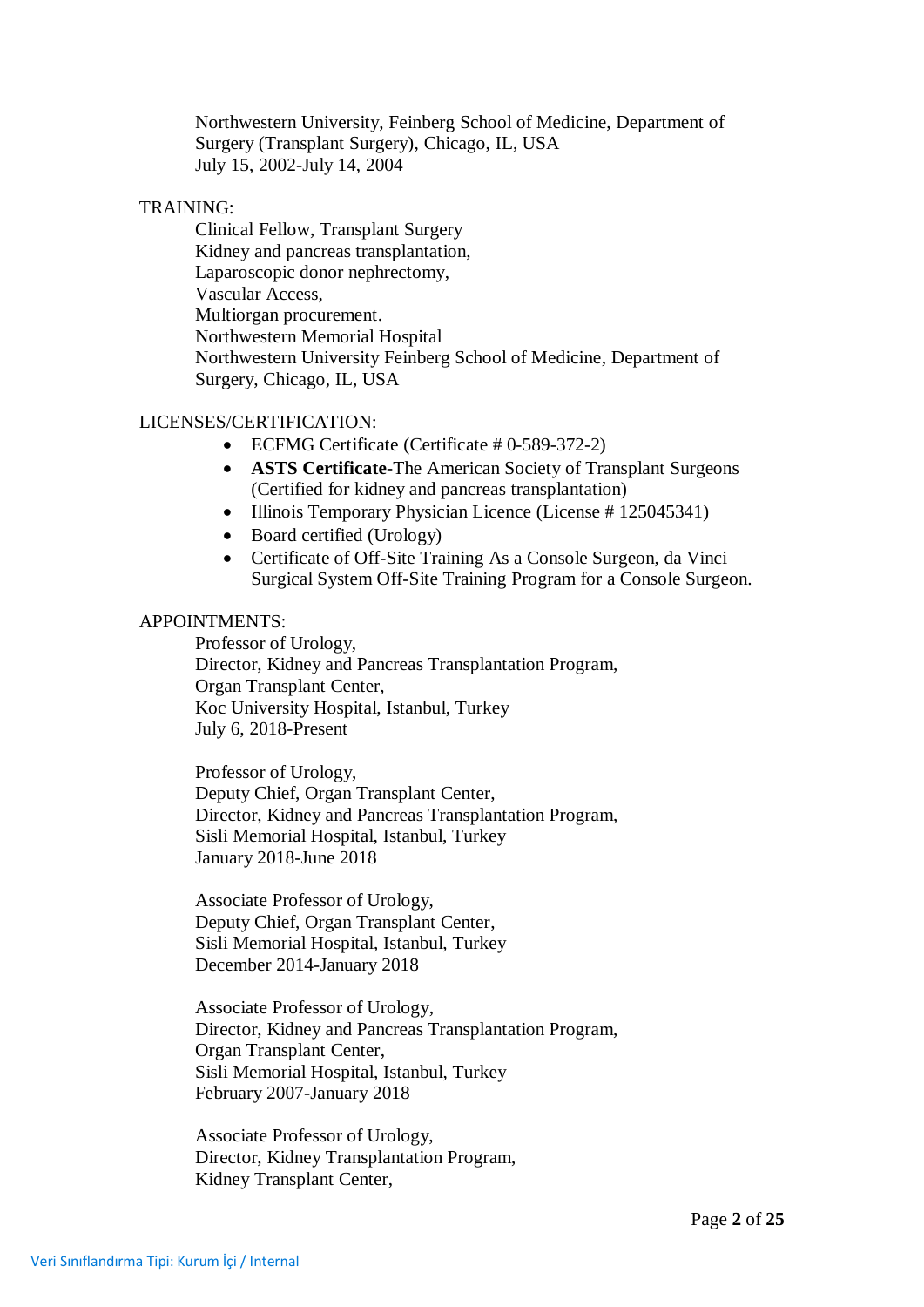Turkish Kidney Foundation Hospital, Istanbul, Turkey July 2010-October 2013

Assistant Professor of Urology, Director, Kidney Transplantation Program, Ondokuzmayis University, School of Medicine, Department of Urology, Samsun, Turkey March 28, 2005-February 15, 2007

Attending Staff Urologist and Transplant Surgeon, Ankara Turkiye Yuksek Ihtisas Hospital, Department of Urology, Ankara, Turkey December 26, 2001-March 2005

## ACADEMIC APPOINTMENTS:

Professor of Urology, Koc University, School of Medicine, Department of Urology, Istanbul, Turkey May 2, 2019-Present

Professor of Urology, Altinbas University, School of Medicine, Department of Urology, Istanbul, Turkey January 12, 2018-July 17, 2018

Assistant Professor of Urology, Ondokuzmayis University, School of Medicine, Department of Urology, Samsun, Turkey March 28, 2005-February 15, 2007

## HOSPITAL APPOINTMENTS:

Attending Staff Transplant Surgeon and Urologist Koc University Hospital, Istanbul, Turkey July 6, 2018-Present

Attending Staff Transplant Surgeon and Urologist Sisli Memorial Hospital, Istanbul, Turkey February 2007-June 2018

Attending Staff Transplant Surgeon and Urologist Turkish Kidney Foundation Hospital, Istanbul, Turkey July 2010-June 2018

Attending Staff Transplant Surgeon and Urologist Atasehir Memorial Hospital, Istanbul, Turkey June 2016-June 2018

Attending Staff Urologist and Transplant Surgeon Ondokuzmayis University Hospital, Samsun, Turkey March 28, 2005-February 15, 2007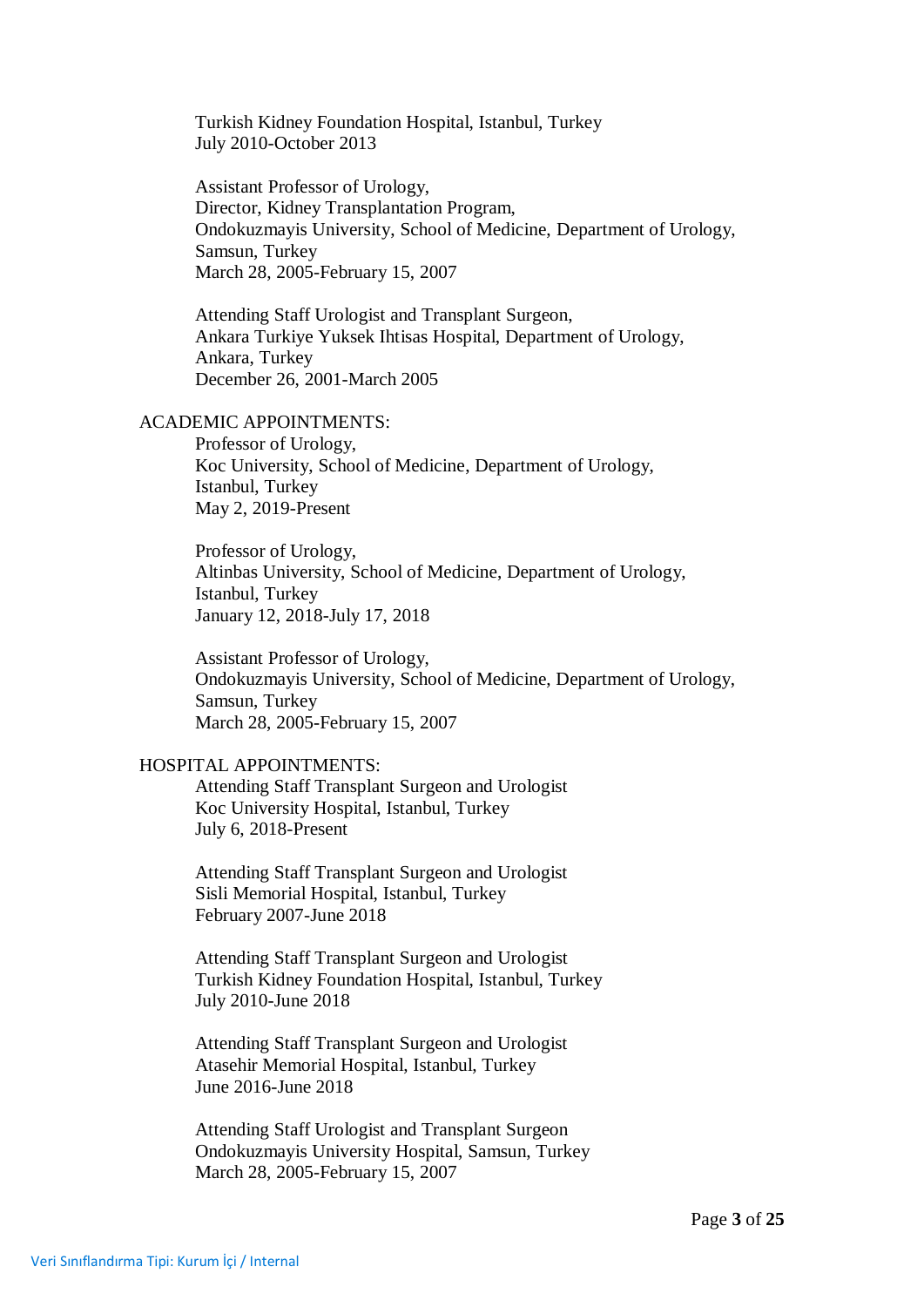Attending Staff Urologist and Transplant Surgeon, Ankara Turkiye Yuksek Ihtisas Hospital, Ankara, Turkey December 26, 2001-March 2005

Clinical Fellow, Transplant Surgery Northwestern Memorial Hospital, Chicago, IL, USA July 15, 2002-July 14, 2004

# ACADEMIC HONORS/ AWARDS:

- Trabzon Anadolu High School- $4<sup>th</sup>$  in Ranking
- University Entrance Examination-1990 1% nationwide
- 3<sup>rd</sup> Best Presentation Award- Transplantation'98, Antalya, November 1998
- Northwestern University, Feinberg School of Medicine, Department of Surgery, Edelstone-Bendix Residents' Day, Clinical Research Open Competition Winner; June 11, 2004
- Best Presentation Award- Astellas, Changing The Future of Transplantation Awards, 2011
- Best Presentation Award- Angiotensin II Receptor Type I (At1r) Antibodies in Hypertensive Kidney Transplant Recipients. 5<sup>th</sup> National Transplantation Immunology and Genetics Congress, Antalya, Turkey, April 16-19, 2015
- Certificate for Highly Cited Research in Transplantation Proceedings, November 2016

# MEMBERSHIP IN SOCIETIES:

- The American Society of Transplant Surgeons
- The British Transplantation Society
- European Association of Urology
- Turkish Medical Association
- Turkish Urological Association
- Urological Surgery Association
- Endourological Society
- Ankara Urological Association
- Karadeniz Urological Association

# PROFESSIONAL ACTIVITIES:

## COMMITTIES:

- Member, Turkish Society of Nephrology, Transplantation Task Force
- Abstract review committee for the 2nd National Urological Surgery Congress, Antalya, Turkey, November 5-9, 2014.

## LEADERSHIP:

Director, Kidney and Pancreas Transplantation Program, Organ Transplant Center, Koc University Hospital, Istanbul, Turkey July 6, 2018-Present

Surgical Coordinator, Memorial Healthcare Group,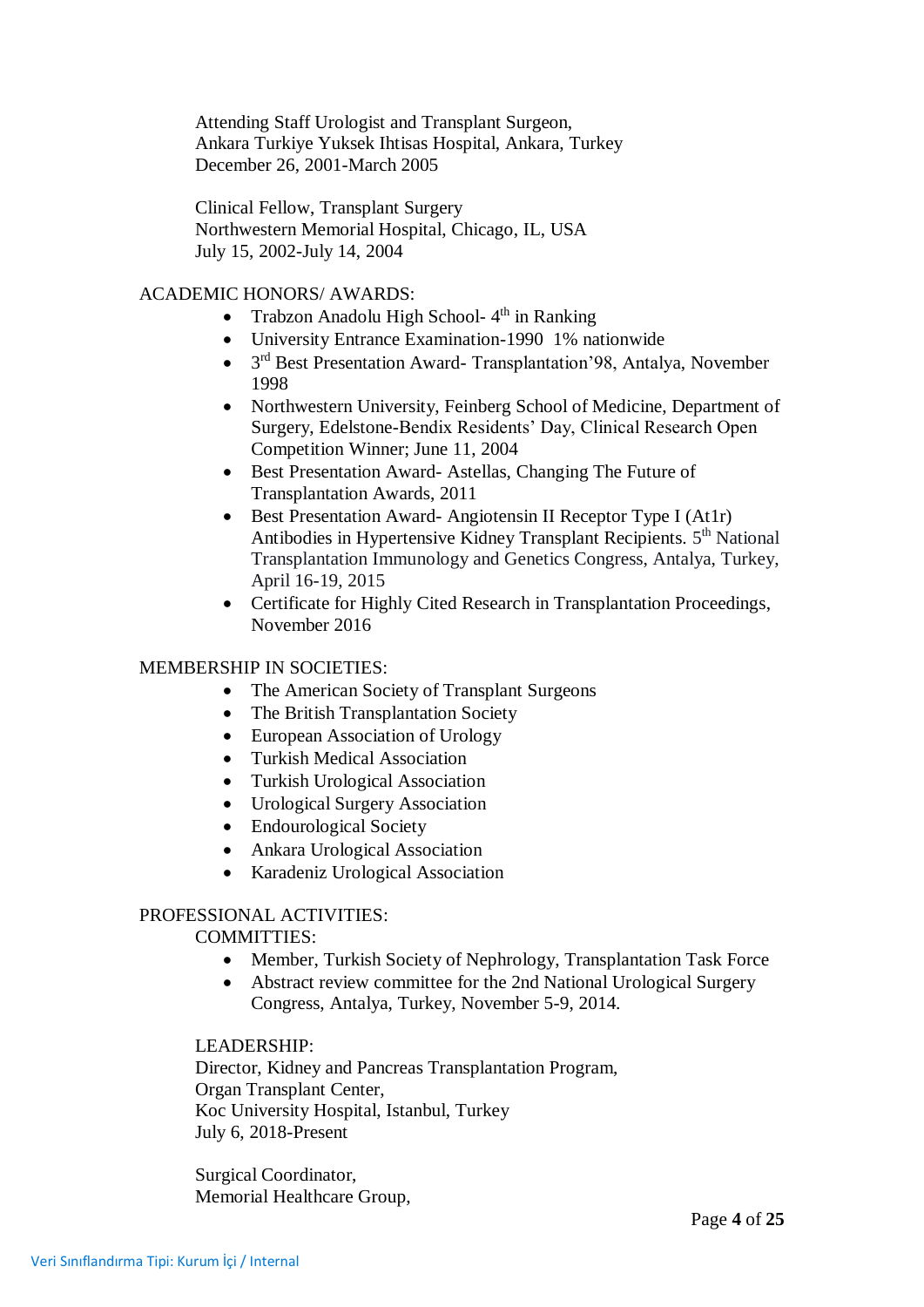Kidney Transplantation Programs, (Sisli Memorial Hospital, Atasehir Memorial Hospital, Turkish Kidney Foundation Hospital) June 2016-June 2018

Deputy Chief, Organ Transplant Center, Sisli Memorial Hospital, Istanbul, Turkey December 2014-June 2018

Director, Kidney and Pancreas Transplantation Program, Organ Transplant Center, Sisli Memorial Hospital, Istanbul, Turkey February 2007-June 2018

Director, Kidney Transplantation Program, Kidney Transplant Center, Turkish Kidney Foundation Hospital, Istanbul, Turkey July 2010-October 2013

Director, Kidney Transplantation Program, Ondokuzmayis University, School of Medicine, Department of Urology, Samsun, Turkey March 28, 2005-February 15, 2007

#### TEACHING:

UNDERGRADUATE MEDICINE: Assistant Professor of Urology, Ondokuzmayis University, School of Medicine, Department of Urology, Samsun, Turkey March 28, 2005-February 15, 2007

*Ondokuz Mayis University School of Medicine (M.D.):*

Didactic: 2005-2007- Lecture: Urinary Tract Infections, MS5 2005-2007- Lecture: Congenital Anomalies of the Urinary Tract, MS5 2005-2007- Lecture: Kidney Transplantation, MS4 2005-2007- Lecture: Urological examination, MS2

Associate Professor of Urology, Invited Lecturer, Koc University, School of Medicine, Department of General Surgery, Istanbul, Turkey October 21, 2013

*Koc University School of Medicine (M.D.):* Didactic: 2013- Lecture: Kidney Transplantation, MS4

Professor of Urology,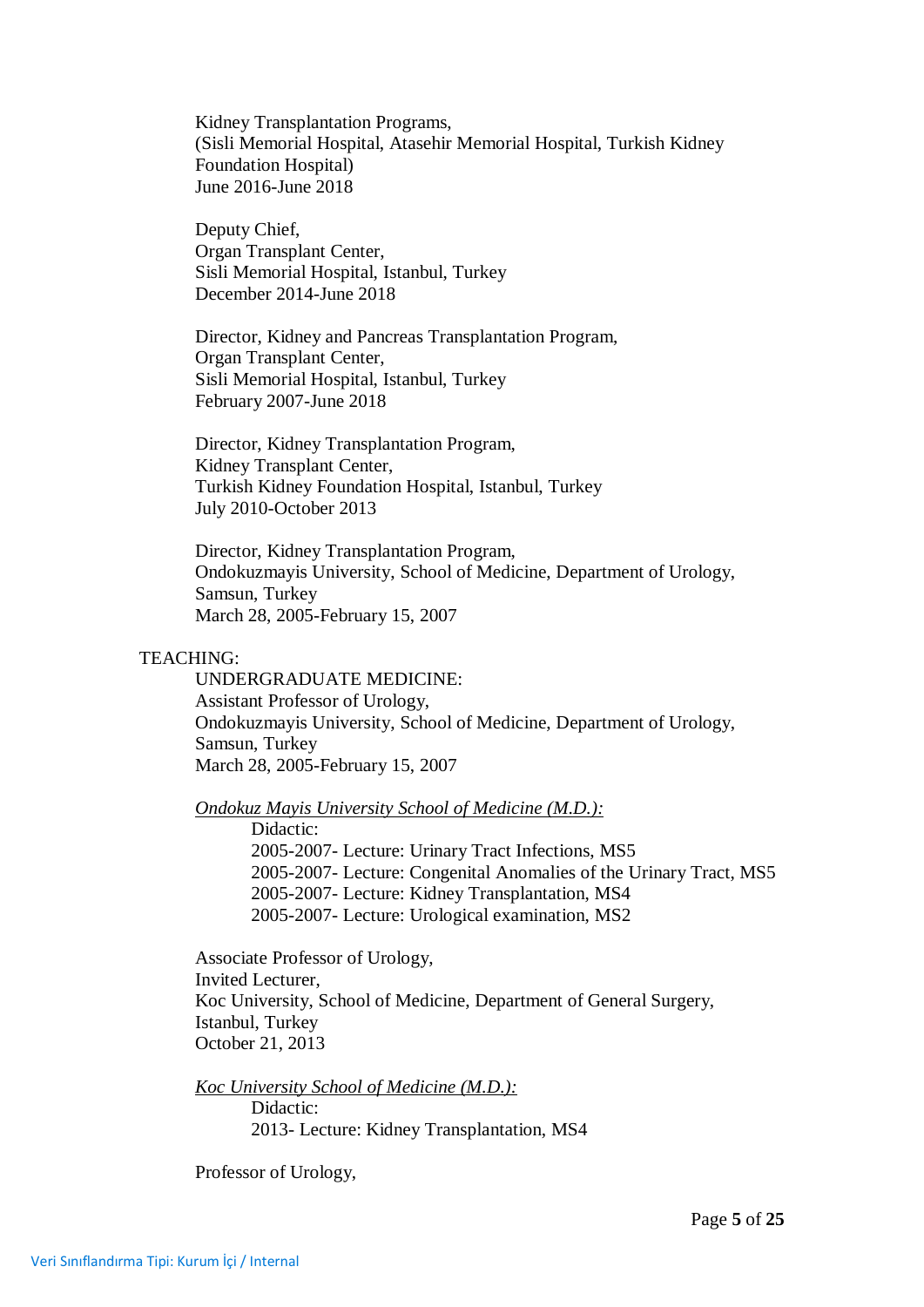Altinbas University, School of Medicine, Department of Urology, Istanbul, Turkey January 2018-July 2018

#### *Altinbas University School of Medicine (M.D.):*

Didactic:

2017-2018- Lecture: Congenital Anomalies of the Urinary Tract, MS5

2017-2018- Lecture: Urine analysis, MS5

2017-2018- Lecture: Urinary Tract Infections, MS5

2017-2018- Lecture: Kidney Transplantation, MS5

2017-2018- Lecture: Congenital Anomalies of the Urogenital System, MED-304, MS3

2017-2018- Lecture: Obstructive Uropathy, MED-304, MS3

2017-2018- Lecture: Kidney Transplantation, MED-304, MS3

#### UNDERGRADUATE NURSING SCHOOL:

Professor of Urology,

Koc University, School of Medicine, Department of Urology, Istanbul, Turkey

*Koc University School of Nursing:*

Didactic:

NURS 202, March 20, 2020

2019-2020- Lecture: Structure and Function of the Kidney

2019-2020- Lecture: Disorders of Renal Function

2019-2020- Lecture: Acute Kidney Injury and Chronic Kidney Disease

2019-2020- Lecture: Disorders of the Bladder and Lower Urinary Tract

#### CLINICAL TEACHING:

GRADUATE MEDICAL EDUCATION (RESIDENCY AND CLINICAL FELLOWSHIPS): Chief Resident, Attending Urologist and Transplant Surgeon, Saglik Bilimleri University, Ankara Turkiye Yuksek Ihtisas Saglik Uygulama ve Arastirma Merkezi (Hospital), Department of Urology, Ankara, Turkey

December 26, 2001-March 2005

Clinical Fellow, Northwestern University, Feinberg School of Medicine, Department of Surgery (Transplant Surgery), Chicago, IL, USA July 15, 2002-July 14, 2004

Assistant Professor of Urology, Ondokuzmayis University, School of Medicine, Department of Urology, Samsun, Turkey March 28, 2005-February 15, 2007

\*Attending Transplant Surgeon, Kidney and Pancreas Transplantation Program,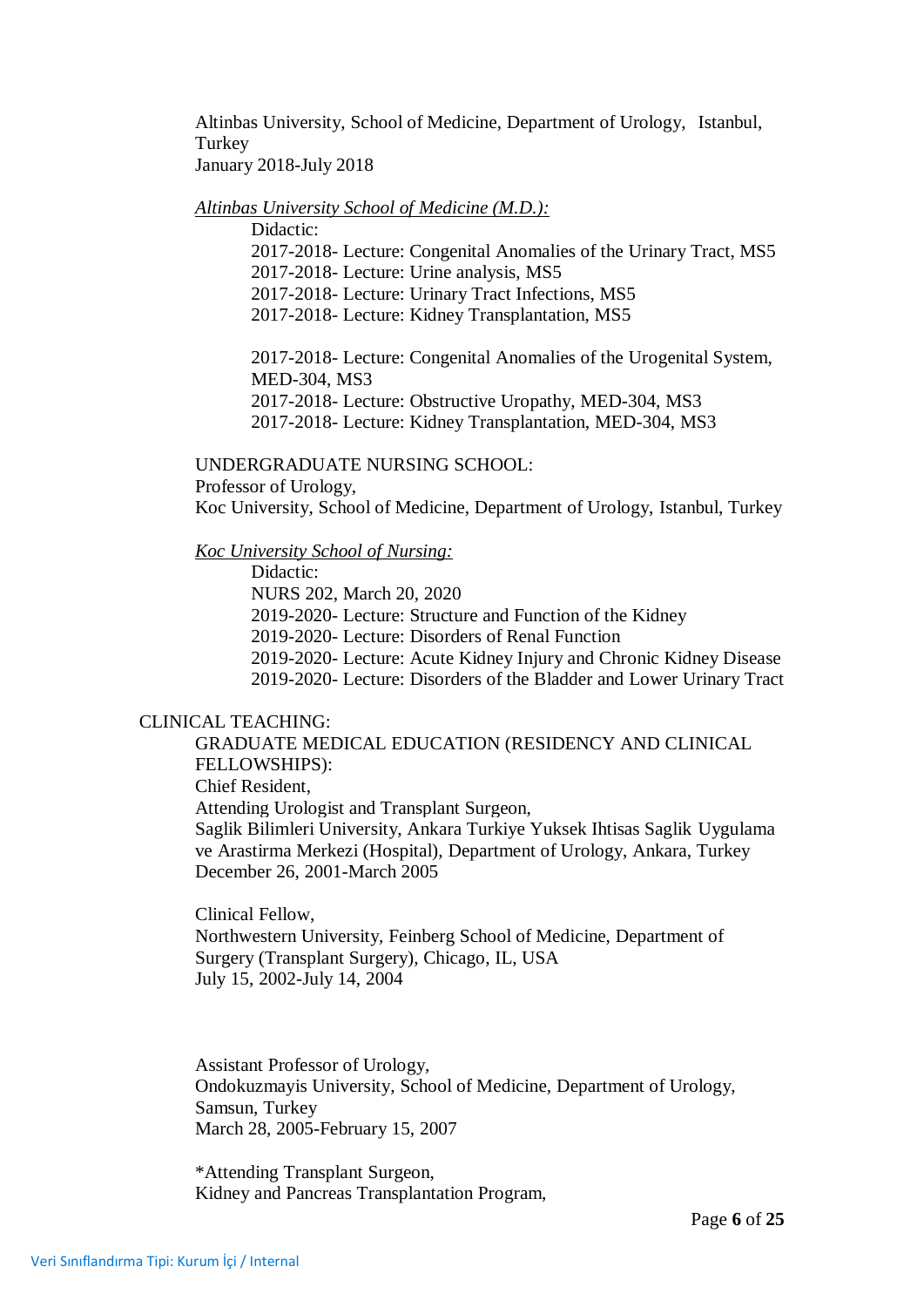Organ Transplant Center, Sisli Memorial Hospital, Istanbul, Turkey February 2007-June 2018

## \*FELLOWS TRAINED:

| 2006-2010 | Yucel Yankol, MD          |
|-----------|---------------------------|
| 2008-2010 | Tevfik Kucukkartallar, MD |
| 2008-2010 | Serdar Topaloglu, MD      |
| 2008-2010 | Eldar Ahmedov, MD         |
| 2010-2014 | Cihan Karatas, MD         |
| 2011-2014 | Emre Arpali, MD           |
| 2012-2015 | Serkan Akinci, MD         |
| 2014-2018 | Basak Akyollu, MD         |
| 2017-2018 | Bilal Gunaydın, MD        |
|           |                           |

#### RESEARCH ACTIVITIES:

## Editorial Boards:

• Turkish Journal of Urology, April 2009-

Ad Hoc Manuscript Reviewer:

- Clinical Transplantation
- Case Reports in Transplantation
- Journal of Endourology
- World Journal of Urology
- Indian Journal of Urology
- Turkish Journal of Urology
- Turkish Journal of Medical Sciences

## INVITED LECTURES:

- 1. Invited Speaker, Robot-Assisted Kidney Transplantation, 5th National Urological Surgery Congress, Online, November 7-15, 2020.
- 2. Invited Speaker, Hand-Assisted Laparoscopic Donor Nephrectomy, Mediterranean Organ Transplantation Meeting, Antalya, Turkey, December 7- 8, 2019.
- 3. Invited Speaker, Surgical Technique of Pediatric Kidney Transplantation, 15th Turkish Pediatric Urology Congress, Antalya, Turkey, November 29- December 01, 2019.
- 4. Invited Speaker, Kidney Transplantation: A Kidney for Life, International Molecular Medicine Symposium, Istanbul, Turkey, May 16-18, 2019.
- 5. Invited Speaker, The Present Situation of Kidney Waiting List in Turkey,  $7<sup>th</sup>$ National Transplantation Immunology and Genetics Congress, Bodrum, Turkey, April 4-7, 2019.
- 6. Invited Speaker, Combined Liver and Kidney Transplantation, 11<sup>th</sup> Capa Nephrology and Transplantation Meeting, Sapanca, Turkey, February 28- March 3, 2019.
- 7. Invited Speaker, Kidney Transplantation in Children, Nephrology and Transplantation Congress, Baku, Azerbaijan, January 11-12, 2019.
- 8. Invited Speaker, What Urologists Need to Know About Renal Transplantation, 27th National Congress of the Turkish Association of Urology, Bafra, Cyprus, October 26-29, 2018.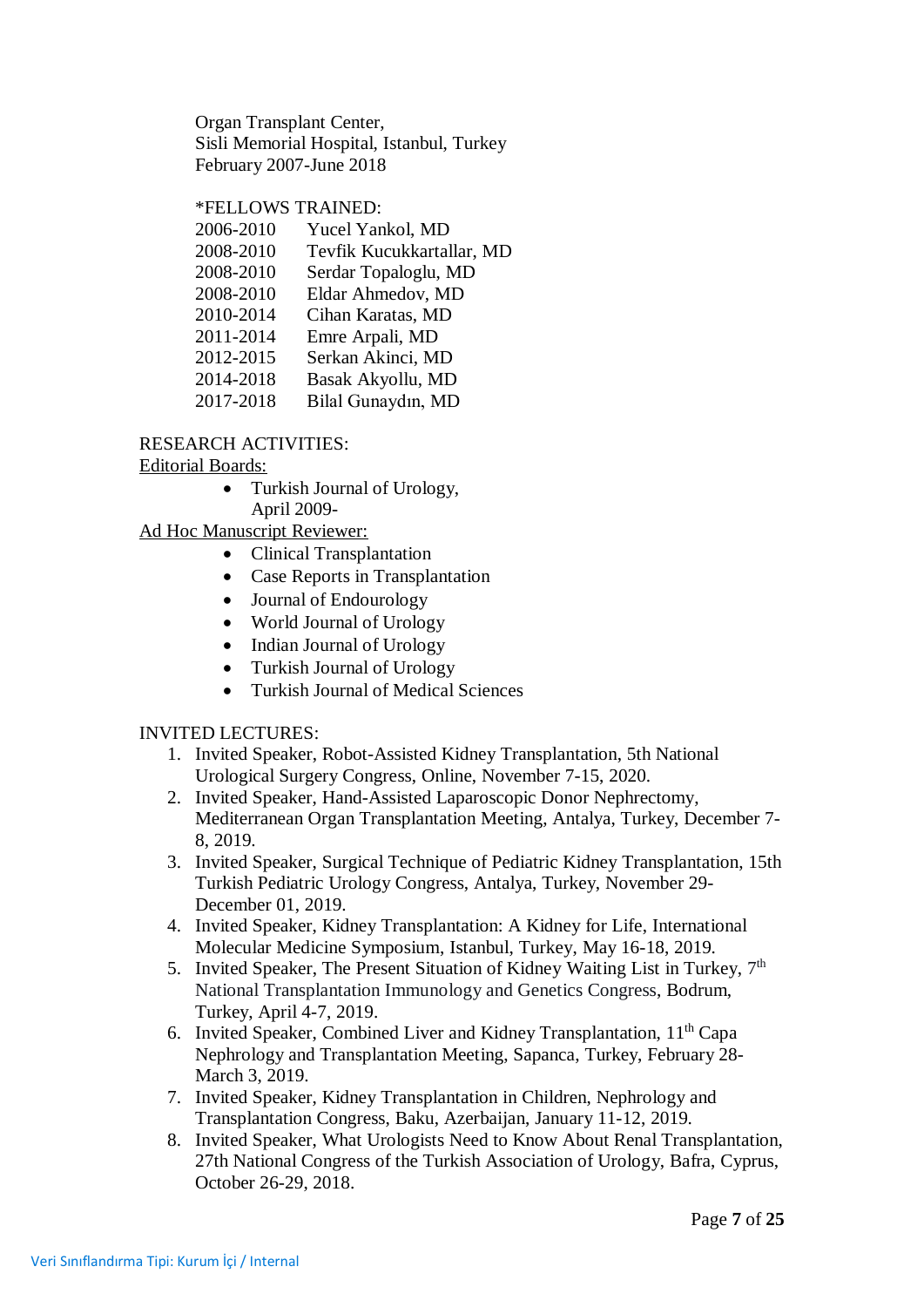- 9. Invited Speaker, Bladder Problems and Management in Pediatric Transplantation, 1st Internatinal Transplant Network Congress, Antalya, Turkey, October 17-21, 2018.
- 10. Invited Speaker, Kidney Transplantation in Children, 7<sup>th</sup> Postgraduate Education Program, Istanbul University Istanbul School of Medicine Department of Urology, Istanbul, Turkey, February 24, 2018.
- 11. Invited Speaker, Kidney Transplantation in Children less than 10kg, Pediatric Kidney Transplantation Update Symposium, Istanbul, Turkey, June 9, 2018.
- 12. Invited Speaker, Surgical Technique of Pediatric Kidney Transplantation,  $10<sup>th</sup>$ Capa Nephrology and Transplantation Meeting, Sapanca, Turkey, March 1-4, 2018.
- 13. Invited Speaker, Kidney Transplantation in Children, 7<sup>th</sup> Postgraduate Education Program, Istanbul University Istanbul School of Medicine Department of Urology, Istanbul, Turkey, February 24, 2018.
- 14. Invited Speaker, Living Donor Nephrectomy, Operative and Postoperative Complications, 1<sup>st</sup> International Course for Kidney Transplant Surgery, Istanbul, Turkey, November 16-18, 2017.
- 15. Invited Speaker, Kidney Transplantation in Infants and Children,  $13<sup>th</sup>$ Congress of the Balkan Cities Association of Nephrology, Dialysis, Transplantation and Artificial Organs (BANTAO), Sarajevo, Bosnia and Herzegovina, October 4-8, 2017.
- 16. Invited Speaker, University of Tuzla, School of Medicine, Departments of Nephrology and Urology, Tuzla, Bosnia and Herzegovina, Grand Rounds: Kidney Transplantation in Infants and Children, May 10, 2017.
- 17. Invited Speaker, Laparoscopic Donor Nephrectomy, 2nd Congress of the Association of Urologists of Macedonia, Skopje, Macedonia, April 7-9, 2017.
- 18. Invited Speaker, Kidney Transplantation in Infants and Children, 2nd Congress of the Association of Urologists of Macedonia, Skopje, Macedonia, April 7-9, 2017.
- 19. Invited Speaker, Pediatric Transplantation and Immunology, 6<sup>th</sup> National Transplantation Immunology and Genetics Congress, Antalya, Turkey, April 6-9, 2017.
- 20. Invited Speaker, University of Sarajevo, School of Medicine, Departments of Nephrology and Urology, Sarajevo, Bosnia and Herzegovina, Grand Rounds: Kidney Transplantation in Infants and Children, December 13, 2016.
- 21. Panelist, Live Surgery Symposium, Robotic Renal Transplantation and Renal Surgery, Istanbul, Turkey, September 30-October 1, 2016.
- 22. Invited Speaker, Complications after live donor nephrectomy possible consequences?, 5<sup>th</sup> Congress of the Macedonian Society of Nephrology, Dialysis, Transplantation and Artificial Organs, Skopje, Macedonia, June 9- 12, 2016.
- 23. Invited Speaker, Kidney Transplantation in Infants and Children, World Kidney Day, Kosova Society of Nephrology and Kosova University Nephrology Clinics, Pristhina, Kosova, March 10, 2016.
- 24. Invited Speaker, The Effect of Pre-Transplant and Post-Transplant DSA on Allograft Survival, 5<sup>th</sup> National Transplantation Immunology and Genetics Congress, Antalya, Turkey, April 16-19, 2015.
- 25. Panelist, Transplantation in Immunologically High-Risk Patients, 5<sup>th</sup> National Transplantation Immunology and Genetics Congress, Antalya, Turkey, April 16-19, 2015.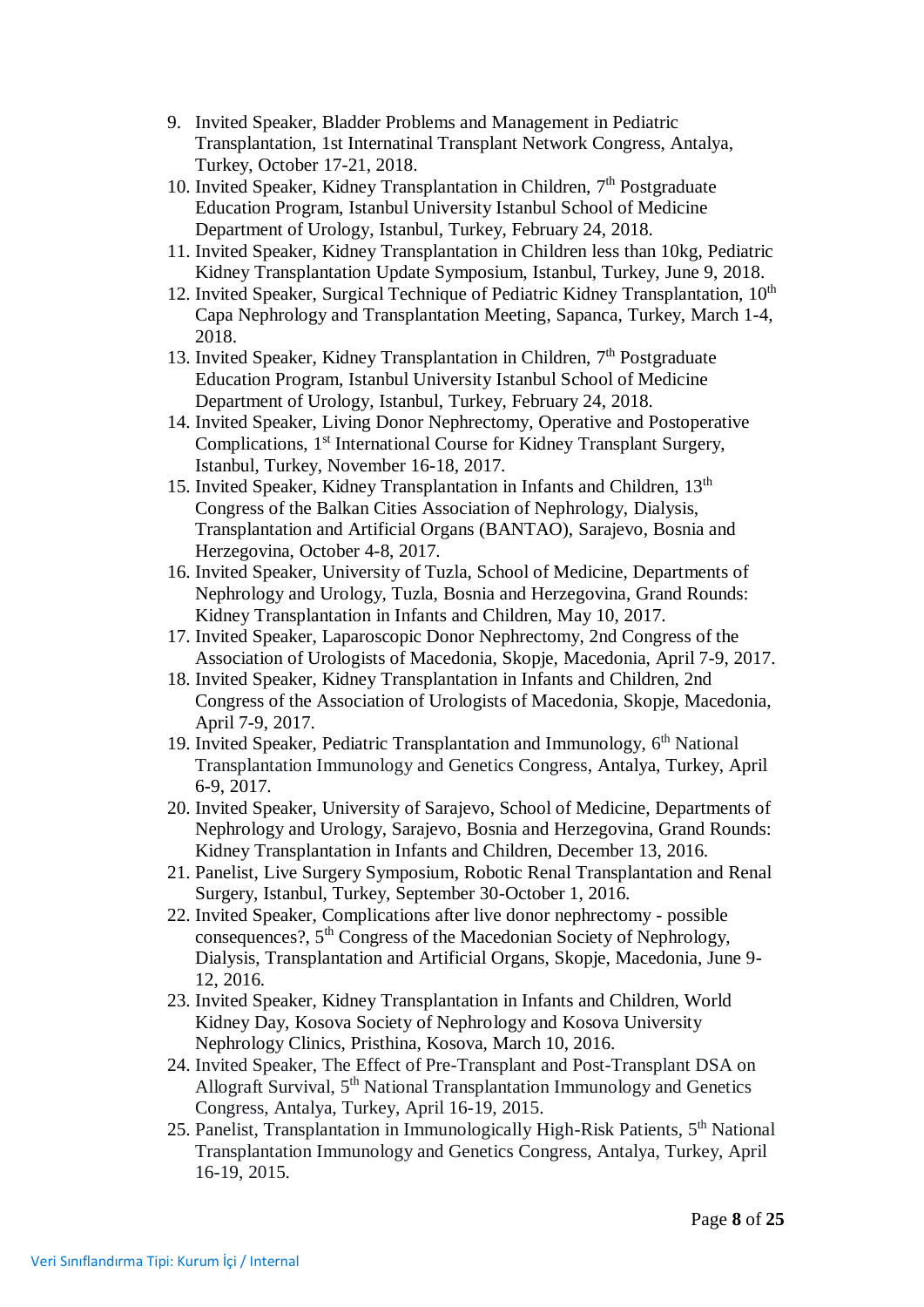- 26. Panelist, Robotic Kidney Transplantation, Challenges in Laparoscopy and Robotics, The European Congress of Laparoscopy and Robotics, Istanbul, Turkey, June 4-6, 2015.
- 27. Invited Speaker, Comparison of Laparoscopic, Robotic and Open Surgical Techniques in Donor Nephrectomy, 24th National Congress of the Turkish Association of Urology, Izmir, Turkey, October 20-24, 2015.
- 28. Invited Speaker, University of Wisconsin, School of Medicine and Public Health, Department of Surgery, Division of Transplantation, Madison, WI, USA, Transplant Grand Rounds: Building a transplant program in a developing country, October 5, 2015.
- 29. Invited Speaker, Kidney Transplantation-The Recipient Operation, 2nd National Urological Surgery Congress, Antalya, Turkey, November 5-9, 2014.
- 30. Invited Speaker, Urological Complications and their Management following Renal Transplantation, 23rd National Congress of the Turkish Association of Urology, Antalya, Turkey, October 16-19, 2014.
- 31. Panelist, Desensitization Protocols, Transplantation'2014, Bodrum, Turkey, October 15-18, 2014.
- 32. Invited Speaker, Istanbul University, Cerrahpasa School of Medicine, Department of Pediatric Nephrology, Istanbul, Turkey, Grand Rounds: Kidney Transplantation in Infants and Children, October 10, 2014.
- 33. Invited Speaker, C1q Screening in Kidney Transplantation, One Lambda Training Workshop, Istanbul, Turkey, September 9, 2014.
- 34. Invited Speaker, One Lambda European Clinical Histocompatibility Workshop, Warsaw, Poland, June 24-27, 2013.
- 35. Invited Speaker, Istanbul University, Istanbul School of Medicine, Department of Medical Biology/Immunology, Istanbul, Turkey, Grand Rounds: Immunologic Risk Assesment in Kidney Transplantation, June, 2013.
- 36. Invited Speaker, Immunologic Risk Assesment in Kidney Transplantation, 4<sup>th</sup> National Transplantation Immunology and Genetics Congress, Izmir, Turkey, April 18-21, 2013.
- 37. Invited Speaker, Kidney Transplantation in Turkey, Are We Really in Trouble? Optimizing de novo Immunosuppression with m-TOR Inhibitors, Istanbul, Turkey, September 27-28, 2013.
- 38. Invited Speaker, Laparoscopic Transperitoneal Donor Nephrectomy, 1st National Urological Surgery Congress, Antalya, Turkey, October 3-7, 2012.
- 39. Invited speaker, Immunologic Risk Assesment in Kidney Transplantation, Astellas Satellite Symposium, Transplantation'2012, Bursa, Turkey, September 26-29, 2012.
- 40. Invited Speaker, Surgical Technique of Kidney Transplantation and Early Surgical Complications, Turkish Society of Nephrology, Transplantaion Task Force, Subspecialty School, Istanbul, Turkey, February 24-25, 2012.
- 41. Invited Speaker, Transperitoneal Laparoscopic Donor Nephrectomy, Society of Urological Surgery-Samsun Meeting, Samsun, Turkey, October 2011.
- 42. Panelist, Retransplantation-Surgical Perspective, 3rd National Transplantation Immunology and Genetics Congress, Muğla, Turkey, April 21-24, 2011.
- 43. Invited Speaker, Hand-Assisted Laparoscopic Donor Nephrectomy, 21st National Congress of the Turkish Association of Urology, Istanbul, Turkey, October 30-November 3, 2010.
- 44. Invited Speaker, Laparoscopic Donor Nephrectomy Technique, 1st National Minimally Invasive Urological Surgery Congress, Ankara, Turkey, June 23- 26, 2010.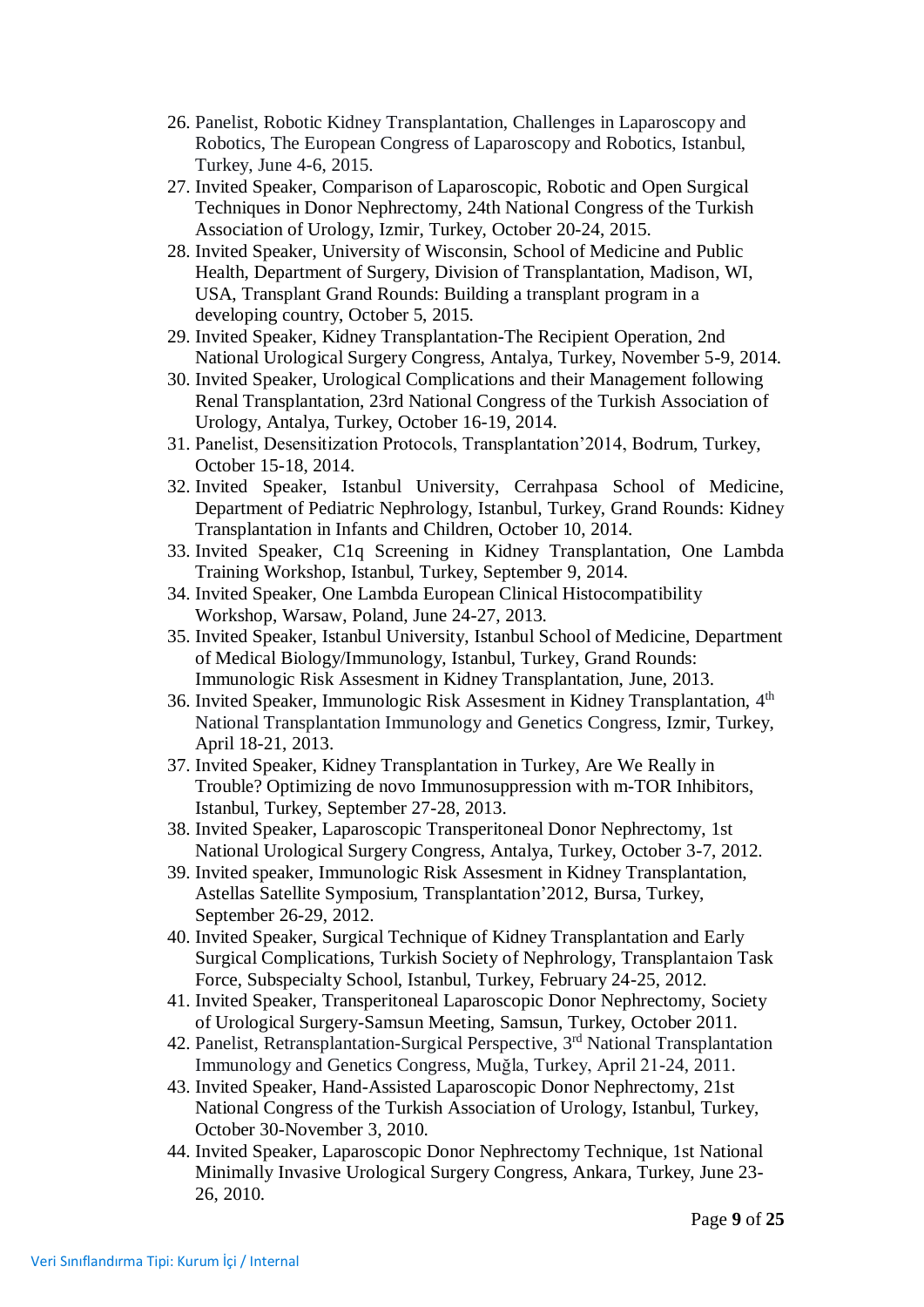- 45. Invited Speaker, Adrenoreceptors, Karadeniz Urological Society Meeting, Samsun, Turkey, December 14, 2006.
- 46. Transplantation'2004, Capadocia, Turkey, September 2004.
- 47. Invited Speaker, Optimization of immunosupresısive therapy with Neoral-New Advancements, Istanbul, Turkey, July 2002.

## MEETINGS ORGANIZED

- 1. Pediatric Kidney Transplantation Symposium-I, Istanbul, Turkey, December 6, 2014, Executive Committee/Co-Chair; Member, Planning Committee. Invited Speaker: Kidney Transplantation in Children
- 2. Pediatric Kidney Transplantation Symposium-II, Istanbul, Turkey, December 19, 2015, Executive Committee/Co-Chair; Member, Planning Committee. Invited Speaker: Kidney Transplantation in Infants
- 3. Pediatric Kidney Transplantation Symposium-III, Istanbul, Turkey, February 18, 2017, Executive Committee/Co-Chair; Member, Planning Committee.
- 4. Transplant Summit, Cesme, Izmir, Turkey, September 15-17, 2017, Executive Committee/Co-Chair; Member, Planning Committee. Invited Speaker: Pre-Transplant and Post-Transplant Immunologic Evaluation: Clinical Perspective
- 5. Koc University Hospital Transplantation Meetings-I, Istanbul, Turkey, November 30, 2019, Executive Committee/Co-Chair; Member, Planning Committee.

Invited Speaker: Monitorization of Induction Therapies: Dosing, Treatment Period and Follow-Up

PUBLICATIONS/BOOKS:

Journal Articles (International):

- 1. **Kocak B**, Arpali E, Akyollu B, Yelken B, Tekin S, Kanbay M, Turkmen A, Kalayoglu M. Oligosymptomatic kidney transplant patients with COVID-19: Do they pose a risk to other recipients? *Transplant Proc. 52(9): 2663-2666, 2020.*
- 2. Arpali E, Akyollu B, Yelken B, Tekin S, Turkmen A, **Kocak B**. Case Report: A kidney transplant patient with mild COVID-19. *Transpl Infect Dis. 22(4): e13296, 2020.*
- 3. Canda AE, Ozkan A, Arpali E, Koseoglu E, Kiremit MC, Kordan Y, **Kocak B**, Balbay MD, Esen T. Robotic assisted partial nephrectomy with cold ischemia applying ice pieces and intraoperative frozen section evaluation of the mass: complete replication of open approach with advantages of minimally invasive surgery. *Cent European J Urol. 73(2): 234-235, 2020.*
- 4. Arpali E, Karatas C, Akyollu B, Akinci S, Gunaydin B, Sal O, Nayir A, **Kocak B**. Risk factors for febrile urinary tract infections in the first year after pediatric renal transplantation. *Pediatr Transplant*. *24(1): e13637, 2020.*
- 5. Erol A, Arpali E, Murat Yelken B, **Kocak B**, Calıskan YK, Nane I, Turkmen A, Savran Oguz F. Evaluation of TH17 and TH1 immune response profile in patients after renal transplant. *Transplant Proc. 49(3): 467-471, 2017.*
- 6. Turkmen A, Guven O, Mese S, Agacfidan A, Yelken B, Onel M, Caliskan Y, Celik G, Turkoglu S, **Kocak B**. Prevalence of human herpesvirus-8 and BK polyoma virus infections in end-stage renal disease and the influence of renal transplantation. *Transplant Proc. 49(3): 436-439, 2017.*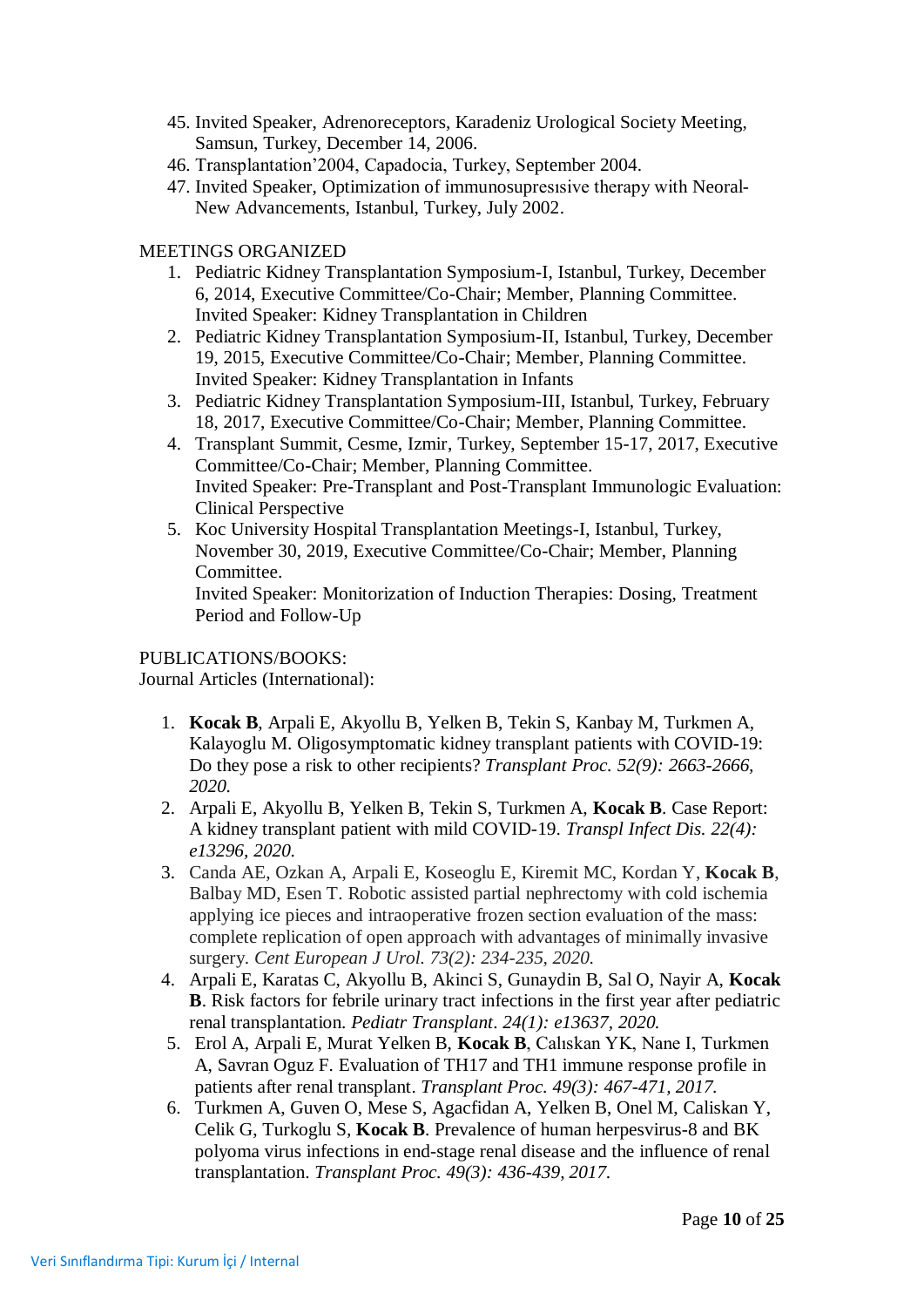- 7. Uzun S, Kaya B, Celik K, Behlul A, Ozkan O, Kuvvet M, Doventas YE, Gursu M, Karadag S, Sumnu A, Cebeci E, **Kocak B**, Turkmen A, Ozturk S. The role of midkine in the inflammatory process and its correlation with other inflammatory markers in renal transplant recipients. *Int J Artif Organs. 39(6): 277-281, 2016.*
- 8. Arpali E, Aslan A, Scalea J, Karatas C, Akinci S, Altinel M, **Kocak B**. Living kidney donors with adrenal incidentalomas: Are they appropriate donors? *Urology. 87: 100-105, 2016.*
- 9. Yelken B, Arpali E, Gorcin S, **Kocak B**, Karatas C, Demiralp E, Turkmen A. Eculizumab for treatment of refractory antibody-mediated rejection in kidney transplant patients: A single center experience. *Transplant Proc. 47(6): 1754- 1759, 2015.*
- 10. Gursu M, Celik K, Ozturk S, Turkmen A, Gorcin S, **Kocak B**, Sari S, Koldas M, Feyizoglu H, Kazancioglu R. Pentraxin 3 and C-reactive protein as inflammatory markers after a kidney transplant. *Exp Clin Transplant. 12(4): 295-299, 2014.*
- 11. Arpali E, **Kocak B**, Karatas C, Kanmaz T, Nayir A, Kalayoğlu M. What has changed in pediatric kidney transplantation in Turkey? Experience of an evolving center. *Transplant Proc. 45(3): 908-912, 2013.*
- 12. **Kocak B**, Arpali E, Demiralp E, Yelken B, Karatas C, Gorcin S, Gorgulu N, Uzunalan M, Turkmen A, Kalayoglu M. Eculizumab for salvage treatment of refractory antibody-mediated rejection in kidney transplant patients: case reports. *Transplant Proc. 45(3): 1022-1025, 2013.*
- 13. Yankol Y, Topaloglu S, **Kocak B**, Kanmaz T, Alan S, Acarli K, Kalayoglu M. Liver transplant in a patient with active pulmonary tuberculosis. *Exp Clin Transplant. 8(3): 262-265, 2010.*
- 14. **Kocak B**, Baker TB, Koffron AJ, Leventhal JR. Ureteral complications in the era of laparoscopic living donor nephrectomy: do we need to preserve the gonadal vein with the specimen? *Journal of Endourology*. *24(2): 247-251, 2010.*
- 15. Leventhal JR, Paunescu S, Baker TB, Caciedo JC, **Kocak B**, Gallon L, Friedewald J, Luo X, Kaufman DB, Fryer JP, Abecassis MM. A decade of minimally invasive donation: experience with more than 1200 laparoscopic donor nephrectomies at a single institution. *Clin Transpl. 24(2):169-174, 2010.*
- 16. **Kocak B**, Bilen CY, Dilek M, Adibelli Z, Akpolat T, Sarikaya S. Is localized prostate cancer an obstacle for an immediate consideration for renal transplantation? *[Transplant Proc.](javascript:AL_get(this,%20) 41:1961-1962, 2009.*
- 17. **Kocak B**, Orug T, Turhan N, Ozcay N, Gonenc F. CD44 expression in renal ischemia-reperfusion injury in rats. *Int Urol Nephrol 41:791–794, 2009.*
- 18. Bilen CY, Inci K, **Kocak B**, Tan B, Sarikaya S, Sahin A. Impact of percutaneous nephrolithotomy on estimated glomerular filtration rate in patients with chronic kidney disease. *Journal of Endourology*. *22(5): 895-900, 2008.*
- 19. Dilek M, **Kocak B**, Guler N, Adibelli Z, Sarikaya S, Akpolat T. First A2-to-O renal transplantation in 21<sup>st</sup> century: a step in the transplantation history of Turkey. *[Transplant Proc.](javascript:AL_get(this,%20) 40:305-307, 2008.*
- 20. Oran ES, Yankol Y, Tuzun B, **Kocak B**, Kanmaz T, Acarli K, Kalayoglu M. Cadaveric liver transplantation in biliary atresia splenic malformation syndrome with the absence of retrohepatic inferior vena cava, preduodenal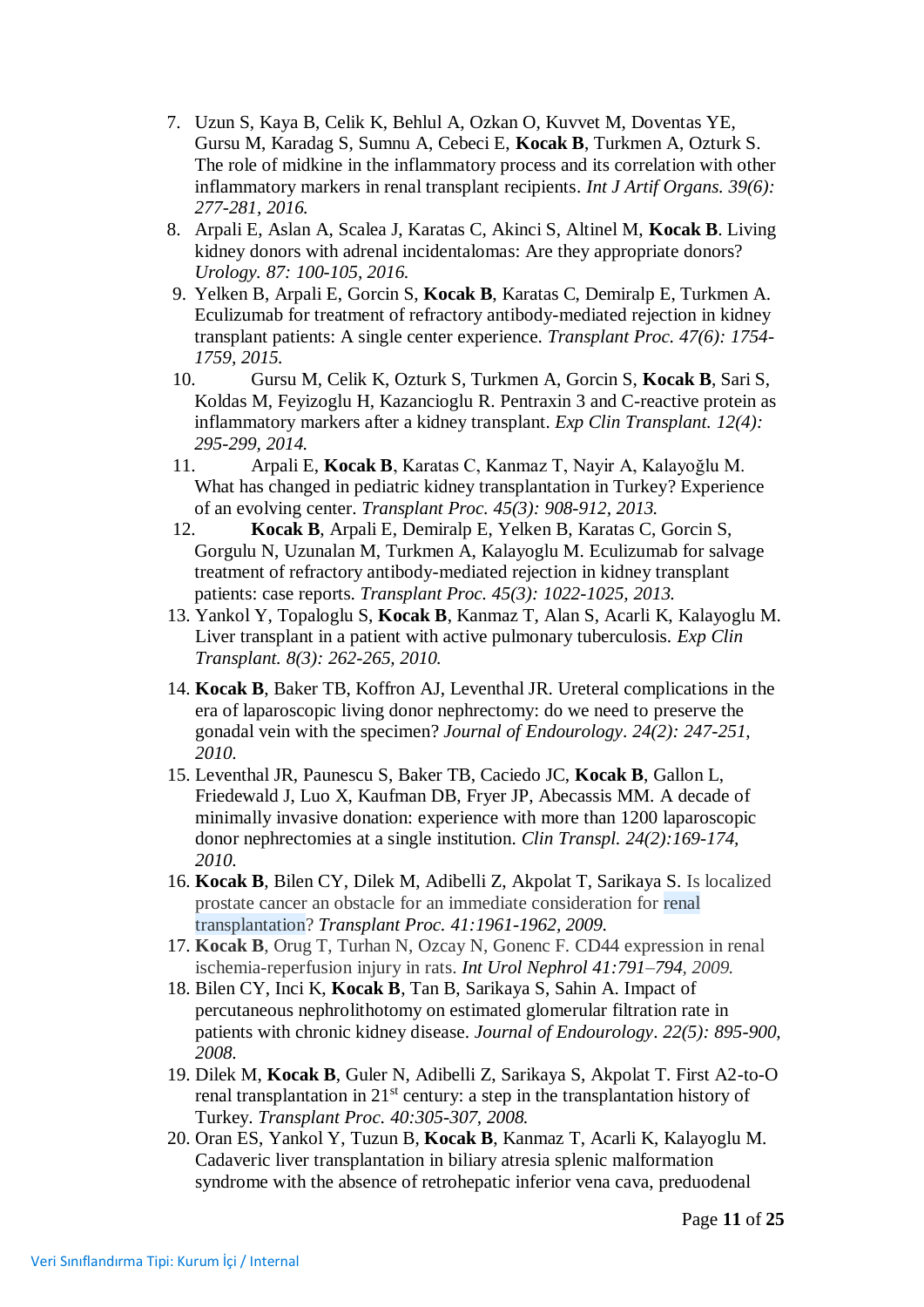portal vein, and intestinal malrotation: a case report. *[Transplant Proc.](javascript:AL_get(this,%20) 40:313-315, 2008.*

- 21. **[Kocak B](http://www.ncbi.nlm.nih.gov/sites/entrez?Db=pubmed&Cmd=Search&Term=%22Kocak%20B%22%5BAuthor%5D&itool=EntrezSystem2.PEntrez.Pubmed.Pubmed_ResultsPanel.Pubmed_RVAbstractPlus)**, [Baker TB,](http://www.ncbi.nlm.nih.gov/sites/entrez?Db=pubmed&Cmd=Search&Term=%22Baker%20TB%22%5BAuthor%5D&itool=EntrezSystem2.PEntrez.Pubmed.Pubmed_ResultsPanel.Pubmed_RVAbstractPlus) [Koffron AJ,](http://www.ncbi.nlm.nih.gov/sites/entrez?Db=pubmed&Cmd=Search&Term=%22Koffron%20AJ%22%5BAuthor%5D&itool=EntrezSystem2.PEntrez.Pubmed.Pubmed_ResultsPanel.Pubmed_RVAbstractPlus) [Leventhal JR.](http://www.ncbi.nlm.nih.gov/sites/entrez?Db=pubmed&Cmd=Search&Term=%22Leventhal%20JR%22%5BAuthor%5D&itool=EntrezSystem2.PEntrez.Pubmed.Pubmed_ResultsPanel.Pubmed_RVAbstractPlus) Laparoscopic living donor nephrectomy: a single-center sequential experience comparing hand-assisted versus standard technique. *Urology. 70(6):1060-3, 2007.*
- 22. [Adibelli Z,](http://www.ncbi.nlm.nih.gov/sites/entrez?Db=pubmed&Cmd=Search&Term=%22Adibelli%20Z%22%5BAuthor%5D&itool=EntrezSystem2.PEntrez.Pubmed.Pubmed_ResultsPanel.Pubmed_RVAbstractPlus) [Dilek M,](http://www.ncbi.nlm.nih.gov/sites/entrez?Db=pubmed&Cmd=Search&Term=%22Dilek%20M%22%5BAuthor%5D&itool=EntrezSystem2.PEntrez.Pubmed.Pubmed_ResultsPanel.Pubmed_RVAbstractPlus) **[Kocak B](http://www.ncbi.nlm.nih.gov/sites/entrez?Db=pubmed&Cmd=Search&Term=%22Kocak%20B%22%5BAuthor%5D&itool=EntrezSystem2.PEntrez.Pubmed.Pubmed_ResultsPanel.Pubmed_RVAbstractPlus)**, [Tülek N,](http://www.ncbi.nlm.nih.gov/sites/entrez?Db=pubmed&Cmd=Search&Term=%22T%C3%BClek%20N%22%5BAuthor%5D&itool=EntrezSystem2.PEntrez.Pubmed.Pubmed_ResultsPanel.Pubmed_RVAbstractPlus) [Uzun O,](http://www.ncbi.nlm.nih.gov/sites/entrez?Db=pubmed&Cmd=Search&Term=%22Uzun%20O%22%5BAuthor%5D&itool=EntrezSystem2.PEntrez.Pubmed.Pubmed_ResultsPanel.Pubmed_RVAbstractPlus) [Akpolat T.](http://www.ncbi.nlm.nih.gov/sites/entrez?Db=pubmed&Cmd=Search&Term=%22Akpolat%20T%22%5BAuthor%5D&itool=EntrezSystem2.PEntrez.Pubmed.Pubmed_ResultsPanel.Pubmed_RVAbstractPlus) An unusual presentation of sirolimus associated cough in a renal transplant recipient. *[Transplant Proc.](javascript:AL_get(this,%20) 39(10):3463-4, 2007.*
- 23. [Bilen CY,](http://www.ncbi.nlm.nih.gov/sites/entrez?Db=pubmed&Cmd=Search&Term=%22Bilen%20CY%22%5BAuthor%5D&itool=EntrezSystem2.PEntrez.Pubmed.Pubmed_ResultsPanel.Pubmed_RVAbstractPlus) **[Kocak B](http://www.ncbi.nlm.nih.gov/sites/entrez?Db=pubmed&Cmd=Search&Term=%22Ko%C3%A7ak%20B%22%5BAuthor%5D&itool=EntrezSystem2.PEntrez.Pubmed.Pubmed_ResultsPanel.Pubmed_RVAbstractPlus)**, [Kitirci G,](http://www.ncbi.nlm.nih.gov/sites/entrez?Db=pubmed&Cmd=Search&Term=%22Kitirci%20G%22%5BAuthor%5D&itool=EntrezSystem2.PEntrez.Pubmed.Pubmed_ResultsPanel.Pubmed_RVAbstractPlus) [Danaci M,](http://www.ncbi.nlm.nih.gov/sites/entrez?Db=pubmed&Cmd=Search&Term=%22Danaci%20M%22%5BAuthor%5D&itool=EntrezSystem2.PEntrez.Pubmed.Pubmed_ResultsPanel.Pubmed_RVAbstractPlus) [Sarikaya S.](http://www.ncbi.nlm.nih.gov/sites/entrez?Db=pubmed&Cmd=Search&Term=%22Sarikaya%20S%22%5BAuthor%5D&itool=EntrezSystem2.PEntrez.Pubmed.Pubmed_ResultsPanel.Pubmed_RVAbstractPlus) Simple trigonometry on computed tomography helps in planning renal access. *[Urology.](javascript:AL_get(this,%20) 70(2):242-5, 2007.*
- 24. [Salvalaggio PR,](http://www.ncbi.nlm.nih.gov/sites/entrez?Db=pubmed&Cmd=Search&Term=%22Salvalaggio%20PR%22%5BAuthor%5D&itool=EntrezSystem2.PEntrez.Pubmed.Pubmed_ResultsPanel.Pubmed_RVAbstractPlus) [Schnitzler MA,](http://www.ncbi.nlm.nih.gov/sites/entrez?Db=pubmed&Cmd=Search&Term=%22Schnitzler%20MA%22%5BAuthor%5D&itool=EntrezSystem2.PEntrez.Pubmed.Pubmed_ResultsPanel.Pubmed_RVAbstractPlus) [Abbott KC,](http://www.ncbi.nlm.nih.gov/sites/entrez?Db=pubmed&Cmd=Search&Term=%22Abbott%20KC%22%5BAuthor%5D&itool=EntrezSystem2.PEntrez.Pubmed.Pubmed_ResultsPanel.Pubmed_RVAbstractPlus) [Brennan DC,](http://www.ncbi.nlm.nih.gov/sites/entrez?Db=pubmed&Cmd=Search&Term=%22Brennan%20DC%22%5BAuthor%5D&itool=EntrezSystem2.PEntrez.Pubmed.Pubmed_ResultsPanel.Pubmed_RVAbstractPlus) [Irish W,](http://www.ncbi.nlm.nih.gov/sites/entrez?Db=pubmed&Cmd=Search&Term=%22Irish%20W%22%5BAuthor%5D&itool=EntrezSystem2.PEntrez.Pubmed.Pubmed_ResultsPanel.Pubmed_RVAbstractPlus) [Takemoto](http://www.ncbi.nlm.nih.gov/sites/entrez?Db=pubmed&Cmd=Search&Term=%22Takemoto%20SK%22%5BAuthor%5D&itool=EntrezSystem2.PEntrez.Pubmed.Pubmed_ResultsPanel.Pubmed_RVAbstractPlus)  [SK,](http://www.ncbi.nlm.nih.gov/sites/entrez?Db=pubmed&Cmd=Search&Term=%22Takemoto%20SK%22%5BAuthor%5D&itool=EntrezSystem2.PEntrez.Pubmed.Pubmed_ResultsPanel.Pubmed_RVAbstractPlus) [Axelrod D,](http://www.ncbi.nlm.nih.gov/sites/entrez?Db=pubmed&Cmd=Search&Term=%22Axelrod%20D%22%5BAuthor%5D&itool=EntrezSystem2.PEntrez.Pubmed.Pubmed_ResultsPanel.Pubmed_RVAbstractPlus) [Santos LS,](http://www.ncbi.nlm.nih.gov/sites/entrez?Db=pubmed&Cmd=Search&Term=%22Santos%20LS%22%5BAuthor%5D&itool=EntrezSystem2.PEntrez.Pubmed.Pubmed_ResultsPanel.Pubmed_RVAbstractPlus) **[Kocak B](http://www.ncbi.nlm.nih.gov/sites/entrez?Db=pubmed&Cmd=Search&Term=%22Kocak%20B%22%5BAuthor%5D&itool=EntrezSystem2.PEntrez.Pubmed.Pubmed_ResultsPanel.Pubmed_RVAbstractPlus)**, [Willoughby L,](http://www.ncbi.nlm.nih.gov/sites/entrez?Db=pubmed&Cmd=Search&Term=%22Willoughby%20L%22%5BAuthor%5D&itool=EntrezSystem2.PEntrez.Pubmed.Pubmed_ResultsPanel.Pubmed_RVAbstractPlus) [Lentine KL.](http://www.ncbi.nlm.nih.gov/sites/entrez?Db=pubmed&Cmd=Search&Term=%22Lentine%20KL%22%5BAuthor%5D&itool=EntrezSystem2.PEntrez.Pubmed.Pubmed_ResultsPanel.Pubmed_RVAbstractPlus) Patient and graft survival implications of simultaneous pancreas kidney transplantation from old donors. *American Journal of Transplantation*. *7(6):1561-71, 2007.*
- 25. Bilen CY, **Kocak B**, Kitirci G, Ozkaya O, Sarikaya S. Percutaneous nephrolithotomy in children: lessons learned in 5 years at a single institution. *Journal of Urology. 177(5):1867-71, 2007.*
- 26. **Kocak B**, Koffron AJ, Baker TB, Salvalaggio PRO, Kaufman DB, Fryer JP, Abecassis MM, Stuart FP, Leventhal JR. Proposed classification of complications after live donor nephrectomy. *Urology. 67(5):927-31, 2006*
- 27. Leventhal JR, **Kocak B**, Salvalaggio PR, Koffron AJ, Baker TB, Kaufman DB, Fryer JP, Abecassis MM, Stuart FP. Laparoscopic donor nephrectomy 1997 to 2003: Lessons learned with 500 cases at a single institution. *Surgery. 136(4):881-90, 2004.*
- 28. Ozer G, Altinel M, **Kocak B**, Balci M, Altan A, Gonenc F. Potential value of soluble intercellular adhesion molecule-1 in the serum of patients with bladder cancer. *Urologia Internationalis. 70(3):167-71, 2003.*
- 29. Ozer G, Altinel M, **Kocak B**, Yazicioglu A, Gonenc F. Value of urinary NMP-22 in patients with renal cell carcinoma. *Urology. 60(4):593-7, 2002.*
- 30. Isıkay L, **Kocak B**, Bayazit M. Ureteral obstruction secondary to inflammatory isolated external iliac artery aneurysm-case report. *EJVES Extra 2001; 1(1): 1-2, doi: 10.1053/ejvx.2000.0001*
- 31. Ozdemir O, Boran M, Gokce V, Uzun Y, **Kocak B**, Korkmaz S. A case with severe rhabdomyolysis and renal failure associated with cerivastatingemfibrozil combination therapy--a case report. *Angiology. 51(8):695-7, 2000.*

Journal Articles (National):

- 32. Arpali E, Karatas C, Akyollu B, Yaprak D, Gunaydın B, **Kocak B**. Handassisted laparoscopic donor nephrectomy in kidneys with multiple renal arteries versus a single renal artery: An analysis of vascular complications from 1350 cases. *Turkish Journal of Urology. 46(4): 314-319, 2020.*
- 33. Sal O, Arpali E, Akyollu B, Kocak B. A rare presentation of duplicated inferior vena cava in a donor nephrectomy. *Int J Anat Var. 12(2): 12-13, 2019.*
- 34. Arpali E, Gunaydın B, Turan T, Caskurlu T, Yildirim A, **Kocak B**. Kidneys with small renal masses: Can they be utilized for kidney transplantation in the era of partial nephrectomy? *Turkish Journal of Urology. 44(6): 503-507, 2018.*
- 35. **Kocak B**. Laparoscopic donor nephrectomy. *Turkiye Klinikleri Journal of Urology. 9(3): 55-63, 2016.*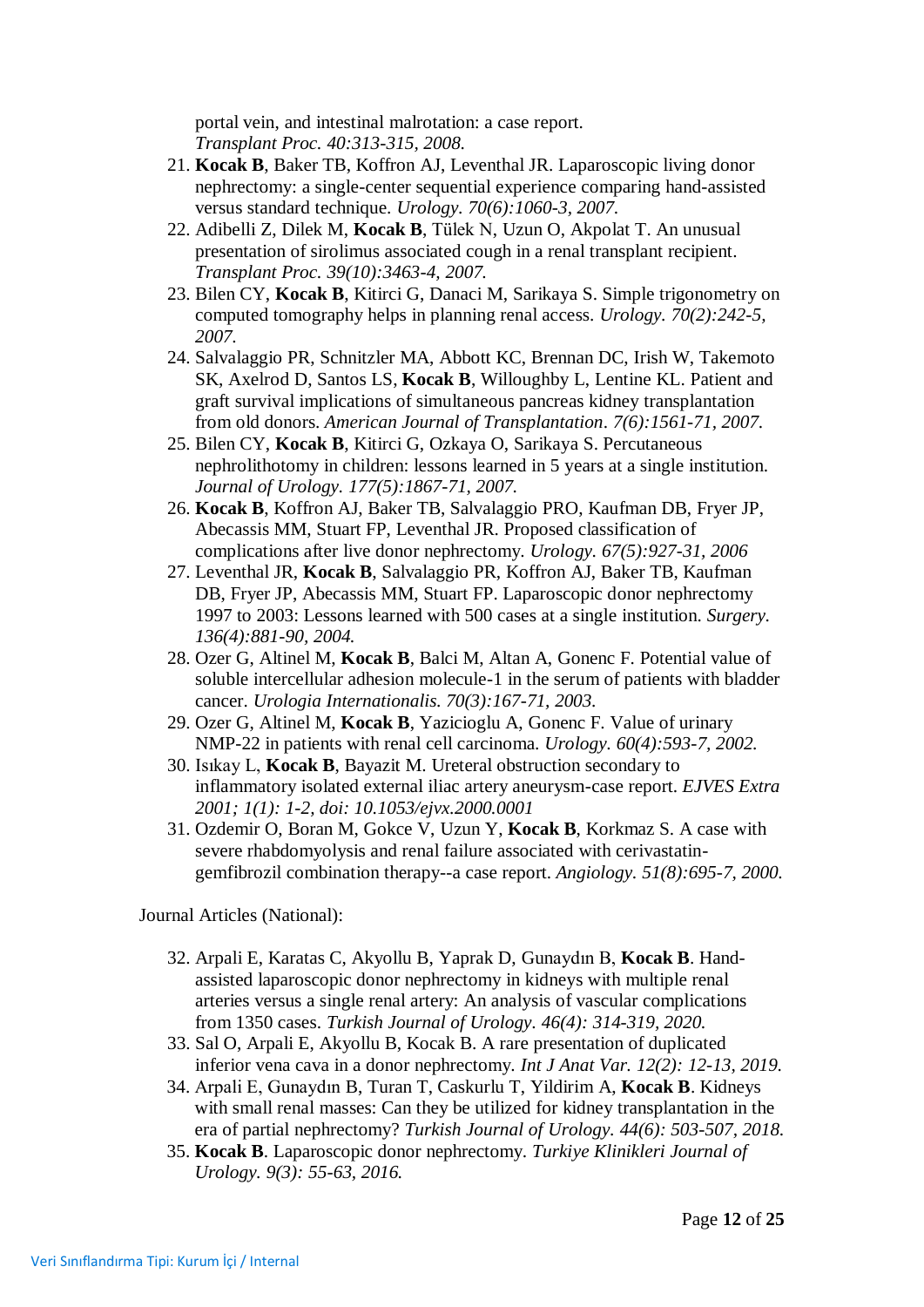- 36. **Kocak B**, Kucukkartallar T, Yankol Y, Topaloglu S, Acarli K, Kalayoglu M. Single port transumbilical laparoscopic donor nephrectomy. *Turkish Journal of Urology. 36(1): 97-101, 2010.*
- 37. Topaloglu S, Yankol Y, Kucukkartallar T, Ocak I, Dogruer K, **Kocak B**, Kanmaz T, Turkmen A, Acarli K, Kalayoglu M. The current status of nonbiologic liver support in the treatment of liver failure. *Journal of Intensive Care. 1: 14-20, 2010.*
- 38. **Kocak B**, Acıkgoz A, Bilen CY, Kar A, Sarıkaya S, Buyukalpelli R. Handassisted laparoscopic donor nephrectomy: initial 40 cases. *Turkish Journal of Urology. 35(4): 329-334, 2009.*
- 39. Kanmaz T, **Kocak B**, Acarli K, Kalayoglu M. The historical development of organ transplantation in the World and in Turkey. *Turkiye Klinikleri Journal of General Surgery. 2(1): 1-4, 2009.*
- 40. Yakupoglu YK, Ozden E, **Kocak B**, Dilek M, Akpolat T, Arik N, Cengiz K, Adibelli Z, Ozkaya O, Durupinar B, Tulek NE, Danaci M, Ceylan L, Sarikaya S. Three years of kidney transplantation experience at a university hospital. *Turkish Nephrology, Dialysis and Transplantation Journal. 18(2), 76-81 (2009).*
- 41. Acikgoz A**, Kocak B**, Asci R, Buyukalpelli R, Bilen CY. Single center experience with laparoscopic renal biopsy. *Turkish Journal of Urology. 34(4): 419-422, 2008.*
- 42. **Kocak B**, Acikgoz A, Asci R, Sarikaya S, Bilen CY. Laparoscopic radical nephrectomy for the surgical treatment of the kidney tumors. *Turkish Journal of Urology. 34(3): 300-305, 2008.*
- 43. **Kocak B**. Traumatic renal artery and venous thrombosis. *Turkiye Klinikleri Journal of Surgical Medical Sciences. 3(20): 1-2, 2007.*
- 44. **Kocak B,** Ozturk U, Kar A, Ascı R, Sarikaya S, Buyukalpelli R. Autotransplantation for the treatment of proximal ureteral avulsion secondary to ureteroscopic intervention. *Turkish Journal of Urology. 33(2): 235-7, 2007.*
- 45. Dogruer K, Ocak I, **Kocak B**, Kanmaz T, Acarli K, Kalayoglu M. Intensive care management for liver transplantation. *Journal of Intensive Care. 7(4): 417-425, 2007.*
- 46. Ozer G, Altinel M, **Kocak B**, Sargın SY, Yazicioglu AH, Gonenc F. The experience of ileal w-shaped neo-bladder reconstruction and serosal extramural tunnel reimplantation in 32 cases. *Turkish Journal of Urology. 29(3): 285-290, 2003.*
- 47. Ozer G, **Kocak B**, Altınel M, Altan A, Gonenc F. Oral sildenafil in male patients under chronic hemodialysis treatment with erectile dysfunction. *Urology Bulletin 12: 147-150, 2001.*
- 48. Ozer G, **Kocak B**, Altınel M, Altan SA, Gonenc F. Effects of chronic renal failure and hemodialysis on serum PSA, free PSA, free/total PSA ratios. *Turkish Journal of Urology. 27(4): 498-502, 2001.*
- 49. Ozer G, Altinel M, **Kocak B**, Torun C, Gonenc F. The effect of single dose immediate mitomycin-C instillation over recurrence in low risk superficial bladder tumors: Short term follow up. *Turkish Journal of Urology. 27(4): 407- 410, 2001.*

Abstracts-International Meetings:

1. Yelken B, Arpali E, Akagun T, Akyollu B, Karatas C, **Kocak B**, Turkmen A. Outcome of renal transplantation in patients with diabetes mellitus: A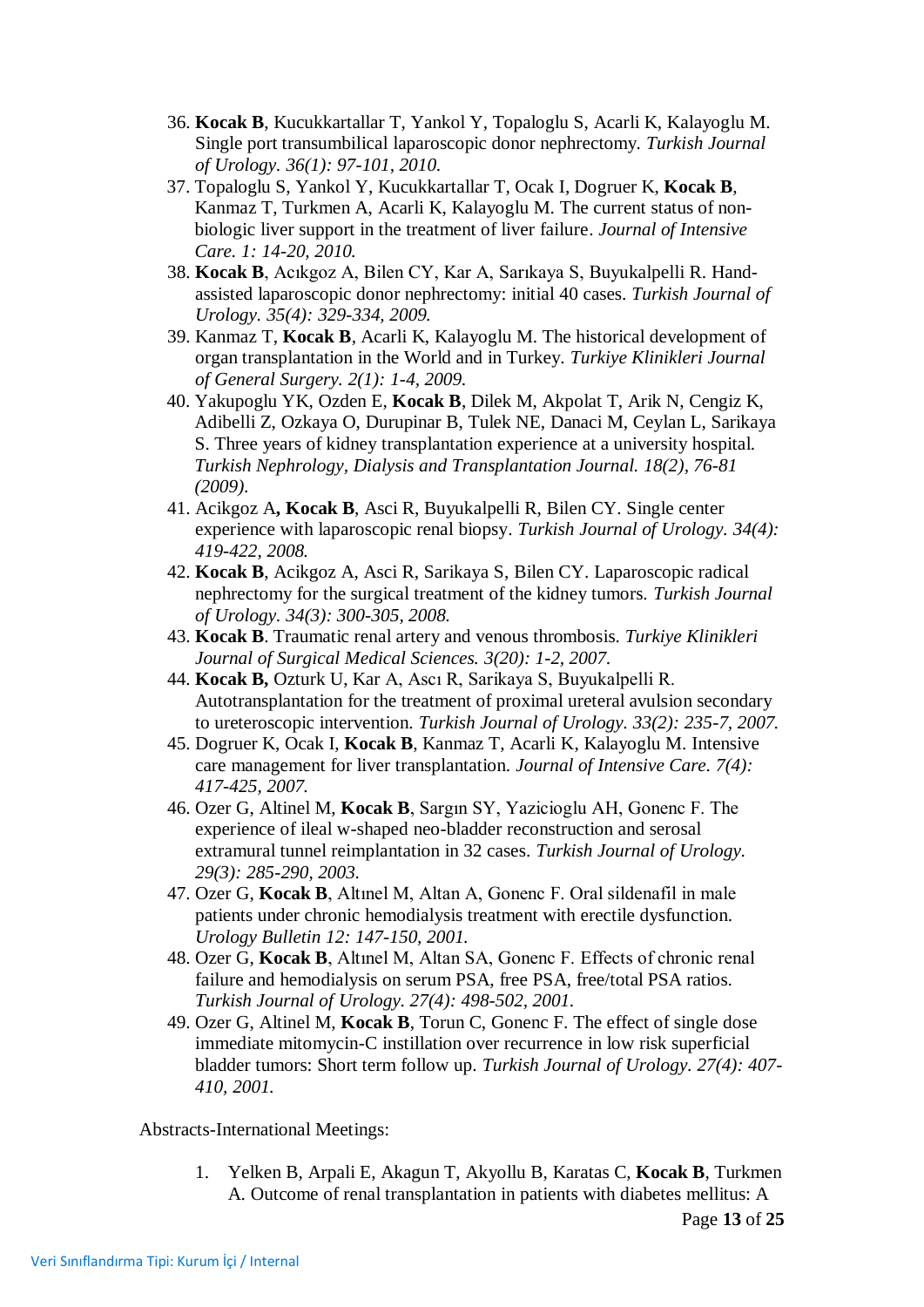single center experience. *Transplant International. 2019; 32(Suppl. 2):238.*

- 2. Eksioglu-Demiralp E, Turkmen A, Yelken B, Gorcin S, Elbasi O, Yalcin F, **Kocak B**, Karatas C, Tuncer M, Altinel M. Comparison of C1Q binding and flow cytometric crossmatch results provides an accurate evaluation of hypersensitive kidney transplant patients. *Am J Transplant. 2018; 18(Suppl. 4):517.*
- 3. Yelken B, Gorcin S, Demir E, Karatas C, Arpali E, Akyollu B, **Kocak B**, Elbasi O, Eksioglu E, Turkmen A. The promising approach in difficult atypical hemolytic uremic syndrome series in renal transplantation. *Am J Transplant. 2018; 18(Suppl. 4):517.*
- 4. Turkmen A, Yelken B, Gorcin S, Yalcin F, Karatas C, Akyollu B, **Kocak B**, Eksioglu E. Outcomes of patients with successful desensitized renal transplantation: A single-center study. *Transplant International. 2017; 30(Suppl. 2): 385.*
- 5. Turkmen A, Guven O, Mese S, Agacfidan A, Yelken B, Gorcin S, Caliskan Y, Celik G, Turkoglu S, **Kocak B**. The frequency of pretransplant HHV-8 and BKV in renal transplant recipients and donors and the effect of renal transplantation on HHV-8 and BKV replications. *Transplantation. 2016; 100(Suppl. 1): S388.*
- 6. Yelken B, Karatas C, Yonal O, Gorcin S, Akyollu B, **Kocak** B, Turkmen A. The outcomes of kidney transplantation in hepatitis B surface antigen (HBsAg) positive donor and/or recipients: A center experience. *Transplantation. 2016; 100(Suppl. 1): S765.*
- 7. Yelken B, Yalcin F, Gorcin S, Karatas C, Akyollu B, **Kocak B**, Demiralp-Eksioglu E, Turkmen A. The effect of C1q est done before kidney transplantation on acute rejections: Center experience. *Transplantation. 2016; 100(Suppl. 1): S766.*
- 8. Eksioglu-Demiralp E, Turkmen A, Yelken B, Gorcin S, Yalcin F, Karatas C, **Kocak B**. Frequency of de novo antibody production for DQ, DRB3/4/5 and common class I antigens (BW4/BW6) following kidney transplantation: Single antigen bead array PRA experience. *HLA. 2016; 87(Suppl. 4):250.*
- 9. **Kocak B**, Akyollu B, Karatas C, Akinci S, Arpali E, Yelken B, Gorcin S, Demiralp E, Turkmen A. Eculizumab for de novo HUS after kidney transplantation. *Transplant International. 2015; 28(Suppl. 4):247.*
- 10. **Kocak B**, Arpali E, Karatas C, Akinci S, Akyollu B, Altinel M. Simultaneous adrenalectomy and ipsilateral donor nephrectomy for patients with nonfunctional adrenal incidentalomas. *Transplant International. 2015; 28(Suppl. 4):720.*
- 11. Altinel M, Akinci S, Karatas C, Arpali E, Akyollu B, **Kocak B**. Surgical treatment for chylous ascites after laparoscopic donor nephrectomy. *Transplant International. 2015; 28(Suppl. 4):847.*
- 12. Ozturk S, Kaya B, Celik K, Ozkan O, Doventas Y, Gursu M, Karadag S, Cebeci E, Sumnu A, **Kocak B**. Midkine as an indicator of inflammation in renal transplantation. *Transplantation. 2014; 98(Suppl. 1): 495.*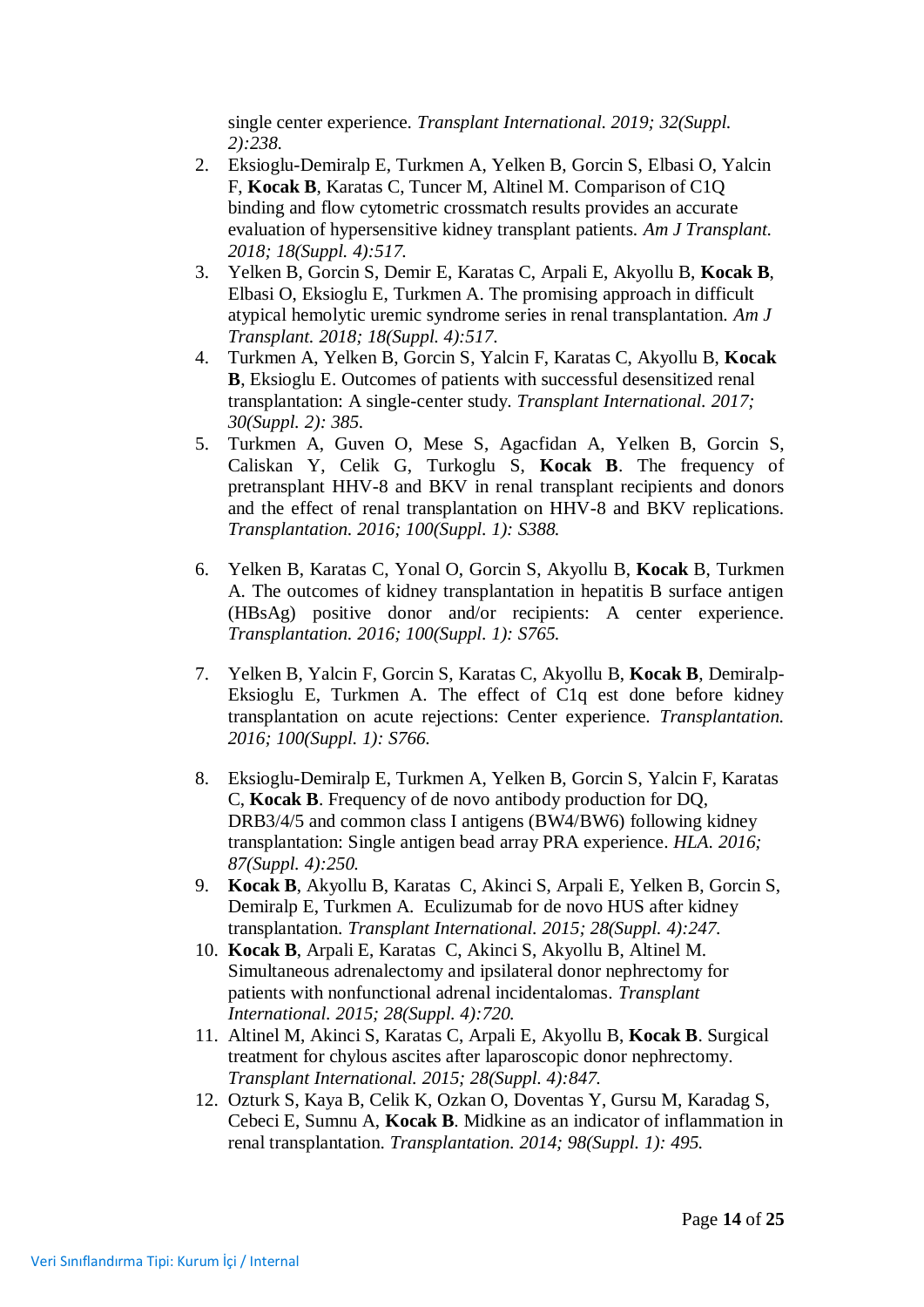- 13. **Kocak B**, Arpali E, Karatas C, Kalayoglu M. Live kidney donors with adrenal incidentalomas: What have we learnt so far? *Am J Transplant. 2014; 14(Suppl. 3):606.*
- 14. Ozturk S, Kaya B, Celik K, Ozkan O, Doventas Y, Gursu M, Karadag S, Cebeci E, Sumnu A, **Kocak B**. Midkine as an indicator of inflammation in renal transplantation. *Am J Transplant. 2014; 14(Suppl. 3):495.*
- 15. **Kocak B**, Arpali E, Karatas C, Kanmaz T, Nayir A, Kalayoğlu M. Pediatric kidney transplatation in Turkey. Experience of an evolving center. *Transplant International. 2013; 26(Suppl. 2): 263.*
- 16. **Kocak B**, Arpalı E, Yankol Y, Karatas C, Kanmaz T, Nayır A, Acarlı K, Kalayoglu M. Combined living donor liver and kidney transplantation in children. *Transplant International. 2013; 26(Suppl. 2): 329.*
- 17. Turkmen A, **Kocak B**, Arpalı E, Demiralp E, Gorcin S, Yelken B, Kalayoglu M. Eculizumab in kidney transplantation: Should we change our treatment algorithm? *Transplant International. 2013; 26(Suppl. 2): 175.*
- 18. Eksioglu-Demiralp E, Elbasi M, Ture-Ozdemir F, Tulunay A, Tatli-Aydin I, Turkmen A, **Kocak B**. Killer Immunoglobulin-Like Receptor (KIR) Mismatches and KIR-HLA-C Interactions Do Not Affect Short Term Graft Function in Kidney Transplantation. *Am J Transplant. 2013; 13(Suppl. 5):318.*
- 19. Gulhan B, Duzova A, Talim B, Yalcin B, **Kocak B**, Ozen S, Besbas N. Posttransplant malignancy and sirolimus. *Pediatric Nephrology. 2011; 26(9): 1626.*
- 20. **Kocak B**. Single port transumbilical laparoscopic donor nephrectomy. *ASTS 10th Annual State of the Art Winter Symposium, January 15-17, 2010. Am J Transplant. 2010;10(suppl 1): 27.*
- 21. **Kocak B**, Kalayoglu M. Concomitant surgery with right laparoscopic donor nephrectomy. *ASTS 9th Annual State of the Art Winter Symposium, January 16-18, 2009.*
- 22. Tulunay A, Pehlivan R, Bilgin H, **Kocak B**, Turkmen A, Eksioglu-Demiralp E. Peripheral blood CD8+CD28- suppressor T Cells in renal allograft recipients. 2<sup>nd</sup> Mediterranean Clinical Immunology Meeting, Antalya, Turkey, October 4-7, 2008.
- 23. Bilen CY, Inci K, **Kocak B**, Eren M, Tan B, Sarikaya S, Sahin A. The impact of PCNL on calculated GFR of ESRD patients. *Journal of Endourology. 2007; 21(1 Suppl. 1): A9.*
- 24. Salvalaggio PR, Schnitzler MA, Abbott KC, Brennan DC, Irish W, Takemoto SK, Axelrod D, Santos LS, **Kocak B**, Willoughby L. Patient and graft survival implications of simultaneous pancreas kidney transplantation from old donors. *Am J Transplant. 2007; 7(suppl. 9):2216.*
- 25. Leventhal JR, Baker TB**,** Koffron AJ**, Kocak B**, Gallon L, Friedewald J, Luo X, Kaufman DB, Fryer JP, Abecassis MM. Laparoscopic donor nephrectomy (LDN) 1997-2006: Lessons learned with 800 cases at a single institution. *Transplantation. 2006; 82(1 Suppl 2): 794.*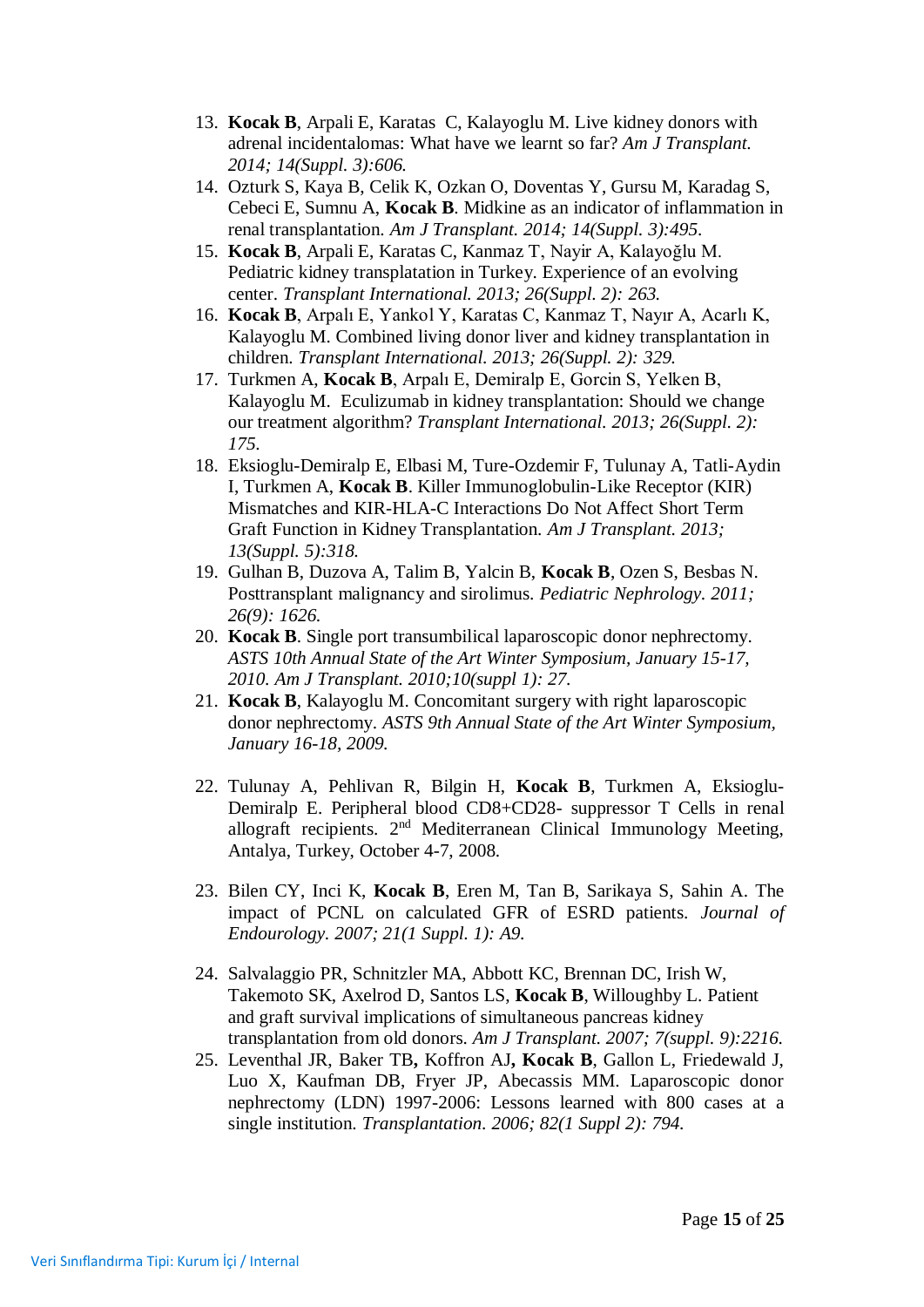- 26. Leventhal JR, Baker TB**, Kocak B**, Koffron AJ. Hand assisted or "Pure" laparoscopic donor nephrectomy? Single center retrospective experience of 800 cases. *Transplantation. 2006; 82(1 Suppl 2):794.*
- 27. **Kocak B**, Koffron AJ, Baker TB, Salvalaggio P, Kaufman DB, Fryer JP, Abecassis MM, Stuart FP, Leventhal JR. A proposed classification of complications following live donor nephrectomy. *Am J Transplant. 2005;5(suppl 11):412.*
- 28. **Kocak B**, Koffron AJ, Baker TB, Salvalaggio P, Kaufman DB, Fryer JP, Abecassis MM, Stuart FP, Leventhal JR. A helping hand? Single center experience with hand assisted vs. standard laparoscopic living donor nephrectomy. *Am J Transplant. 2005;5(suppl 11):479.*
- 29. **Kocak B**, Koffron AJ, Salvalaggio P, Baker TB, Fryer JP, Kaufman DB, Abecassis MM, Stuart FP, Leventhal JR. Laparoscopic donor nephrectomy 1997-2002: Donor and recipient outcomes in more than 400 cases at a single institution. *Am J Transplant. 2003;3(suppl 5):490.*
- 30. Leventhal JR, Kaufman DB, Gallon LG, Stuart J, Koffron AJ, Fryer JP, Abecassis MM, Baker TB, **Kocak B**, Salvalaggio PR, Stuart FP. Fouryear single-center experience with prednisone-free immunosuppression in 434 kidney transplant recipients. *Am J Transplant. 2003;3(suppl 5):439.*
- 31. Ozer G, **Kocak B**, Altınel M, Turan N, Yazıcıoglu A, Gonenc F. Increased expression of CD44s in renal cell carcinoma with renal vein or vena cava thrombus. *Eur Urol. 2002;1(suppl 17th congress of the European Association of Urology, Birmingham, UK):550.*
- 32. Ozer G, Altınel M, **Kocak B**, Yazıcıoglu A, Gonenc F. The value of urinary NMP-22 in patients with renal cell carcinoma. *Eur Urol. 2002;1(suppl 17th congress of the European Association of Urology, Birmingham, UK):678.*
- 33. Yıldız S, Boran M, Gunes Z, **Kocak B**, Gonenc F, Cetin S. Changes in pituitary-testicular function following renal transplantation. *36th Congress of the European Renal Association-European Dialysis and Transplant Association, September 5-8, 1999.*

Abstracts-National Meetings:

- 1. Arpali E, Karatas C, Akyollu B, **Kocak B**. Hand-assisted laparoscopic donor nephrectomy : What have we learnt after 1250 cases? *4th Urological Surgical Congress, Antalya, October 31-November 4, 2018.*
- 2. Arpali E, Yelken B, Karatas C, Akyollu B, **Kocak B,** Eksioglu EB, Turkmen A. Frequency of DSA and acute humoral rejection in kidney transplant patients with de novo HUS. *Transplantation'2018, Trabzon, October 18-21, 2018. ONKKD 12th Congress, Abstacts: 2018: S16.*
- 3. Arpali E, Karatas C, Akyollu B, Akinci S, Kanmaz T, **Kocak B.** Renal transplantation in children with a urological problem: What have we learnt so far? *The Society for Pediatric Urology in Turkey, PEDURO2018 Congress, Adana, May 3-6, 2018. Abstracts: SBK27.*
- 4. **Kocak B**. Kidney Transplantation Experience in Children less than 10 kg. 4<sup>th</sup> Discussion of Cases Meeting, Association of Pediatric Nephrology, Izmir, Turkey, November 3-4, 2017.
- 5. Erol A, Arpali E, Yelken BM, **Kocak B**, Caliskan Y, Nane I, Turkmen A, Savran Oguz F. Evaluation of TH17 and TH1 immune response profile in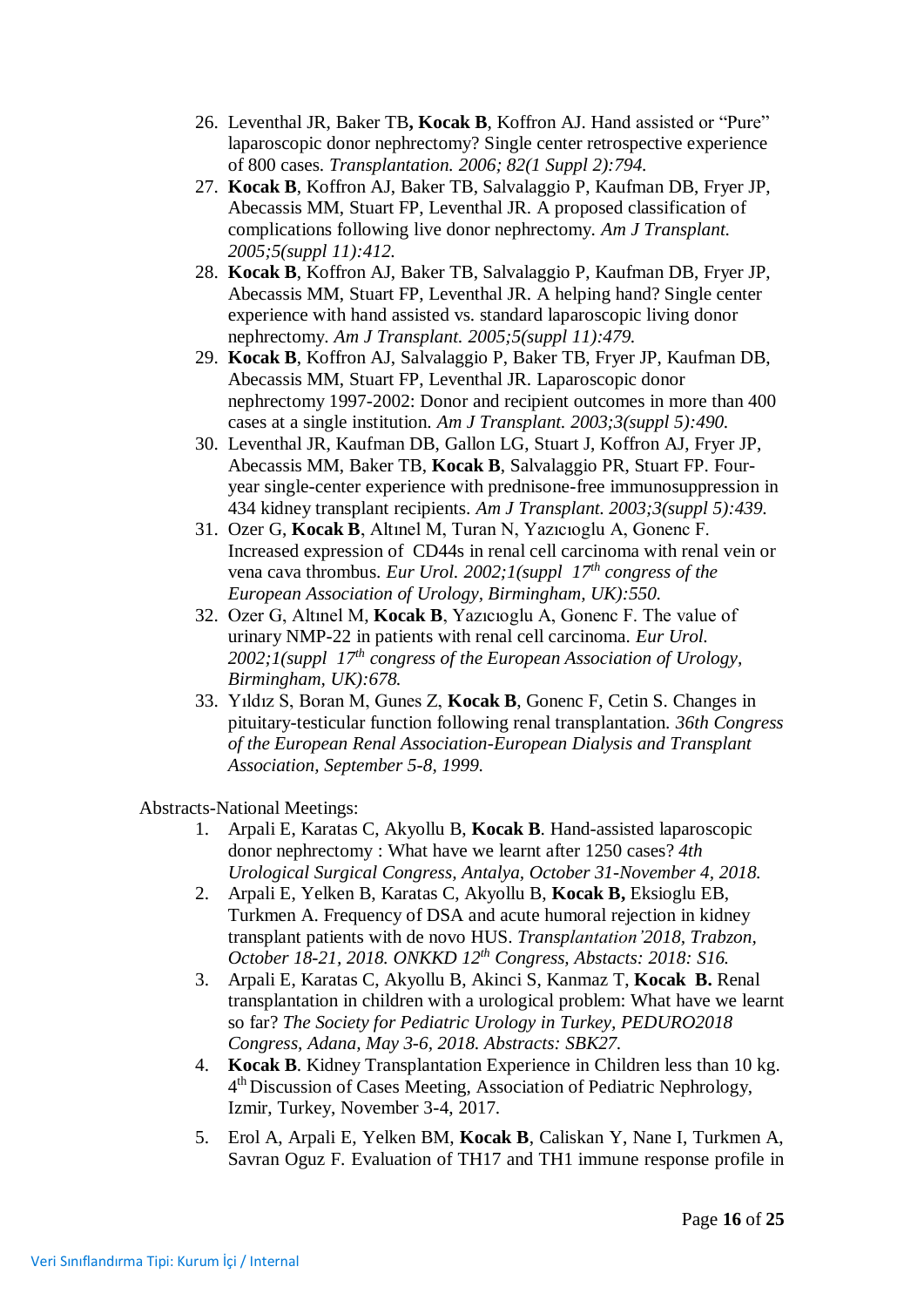patients after renal transplant. *Transplantation'2016, Konya, October 2012. ONKKD 11th Congress, Abstacts: 2016: S35*.

- 6. Turkmen A, Guven O, Mese S, Agacfidan A, Yelken B, Onel M, Caliskan Y, Celik G, Turkoglu S, **Kocak B**. The frequency of pretransplant HHV-8 and BKV in renal transplant recipients and donors and the effect of renal transplantation on HHV-8 and BKV replications. *Transplantation'2016, Konya, October 2012. ONKKD 11th Congress, Abstacts: 2016: S38*.
- 7. Yelken B, Karatas C, Yonal O, Gorcin S, Akyollu B, Yalcin F, **Kocak B**, Turkmen A. The outcomes of kidney transplantation in hepatitis B surface antigen (HBsAg) positive donor and/or recipients: A center experience. *Transplantation'2016, Konya, October 2012. ONKKD 11th Congress, Abstacts: 2016: P63*.
- 8. Yelken B, Gorcin S, Yalçin F, Karatas C, Akyollu B, **Kocak B**, Demiralp Eksioglu E, Turkmen A. Outcomes of patients with successful desensitized renal transplantation and protocol biopsies: A single-center study. *Transplantation'2016, Konya, October 2012. ONKKD 11th Congress, Abstacts: 2016: P64*.
- 9. Yelken B, Gorcin S, Karatas C, Akyollu B, Yalcin F, **Kocak B**, Demiralp E, Turkmen A. Successful usage of extraordinary high dose ATG with CD3 monitorization: Case report. *Transplantation'2016, Konya, October 2012. ONKKD 11th Congress, Abstacts: 2016: P100*.
- 10. Demiralp-Eksioglu E, Oguz SF, Yelken B, Demirel MB, Usta S, Yalcin F, Gorcin S, Altinel M, Kargi A, Polat KY, **Kocak B**, Turkmen A. Angiotensin II Receptor Type I (At1r) Antibodies in Hypertensive Kidney Transplant Recipients. 5<sup>th</sup> National Transplantation Immunology and Genetics Congress, Antalya, Turkey, April 16-19, 2015.
- 11. Demiralp-Eksioglu E, Turkmen A, Yelken B, Gorcin S, Yalcin F, Karatas C, **Kocak B**. PRA follow-up with single bead antigen testing in renal transplant patients. 5<sup>th</sup> National Transplantation Immunology and Genetics Congress, Antalya, Turkey, April 16-19, 2015.
- 12. Gorcin S, Yelken B, Karatas C, Arpali E, Kucukkaya R, Inanc M, Demiralp E, Basdemir G, **Kocak B**, Turkmen A. Retransplantation in a patient with systemic lupus erythematosus. *Transplantation'2012, Bursa, September 2012. ONKKD 9th Congress,. Abstacts. 2012: 6.*
- 13. Gorcin S, Yankol Y, Yelken B, Karatas C, Arpalı E, Mecit N, **Kocak B**, Kanmaz T, Turkmen A, Acarlı KS, Kalayoglu M. Combined kidney and liver transplantation: Experience of Sisli Memorial Hospital. *Transplantation'2012, Bursa, September 2012. ONKKD 9th Congress,. Abstacts: 2012: 7.*
- 14. Yelken B, Gorcin S, Gorgulu N, Arpalı E, Karatas C, Uzunalan M, **Kocak B**, Turkmen A. Eculizumab experience in renal transplant patients. *Transplantation'2012, Bursa, September 2012. ONKKD 9th Congress,. Abstacts: 2012:18.*
- 15. Yelken B, Gorcin S, Gorgulu N, Karatas C, Arpali E, Keskin K, **Kocak B**, Turkmen A. BK virus infection in renal transplant patients: Risk factors and clinical course. *Transplantation'2012, Bursa, September 2012. ONKKD 9th Congress,. Abstacts: 2012:32.*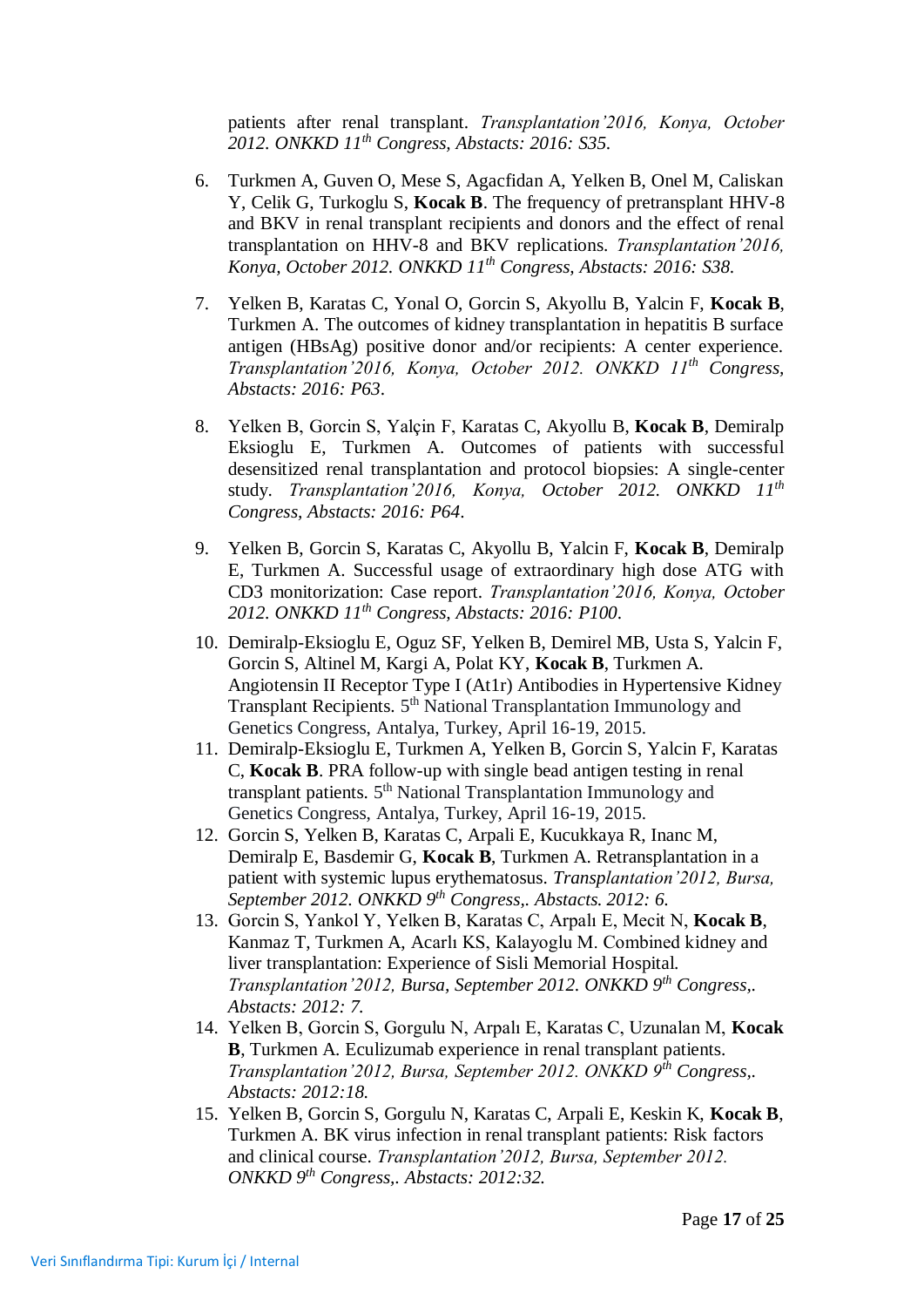- 16. Arpali E, Karatas C, **Kocak B**, Kanmaz T, Nayır A, Kalayoglu M. Kidney transplantation in pediatric age group: Experience of first 45 cases in our center. *Transplantation'2012, Bursa, September 2012. ONKKD 9th Congress,. Abstacts: 2012: 32.*
- 17. **Kocak B**, Arpali E, Karatas C, Kucukkartallar T. Laparoscopic donor nephrectomy cases from a single center and classification of complications. *Turkish Journal of Urology.* 2012;(suppl 22nd National Congress of the Turkish Association of Urology): 32.
- 18. Pehlivan R, **Kocak B**, Turkmen A, Demiralp-Eksioglu E. Analysis of fc-γ and toll like receptors in Kidney Transplantation. 20th National Immunology Congress, Cyprus, November 19-22, 2009.
- 19. **Kocak B**, Küçükkartallar T, Yankol Y, Topaloğlu S, Kanmaz T, Acarlı K, Kalayoğlu M. Laparoscopic donor nephrectomy: Experience with 161 cases. *8th National Endourology Congress, Abstracts. 2009: 242.*
- 20. **Kocak B**, Küçükkartallar T, Yankol Y, Topaloğlu S, Kanmaz T, Acarlı K, Kalayoğlu M. Single port transumbilical laparoscopic donor nephrectomy. *8th National Endourology Congress, Abstracts. 2009: 259.*
- 21. Karaman R, Demirkale P, **Kocak B,** Kalayoglu M. HMPA scan in simultaneous kidney and pancreas transplantation, *Turkish Journal of Nuclear medicine*. *2009; 18(1): 18.*
- 22. Yakupoğlu KY, Özden E, **Kocak B**, Sırtbaş A, Dilek M, Akpolat T. Adult kidney transplantation experience at the Ondokuz Mayıs University. *Turkish Journal of Urology.* 2008;(suppl 20<sup>th</sup> national congress of the Turkish Association of Urology): 235.
- 23. **Kocak B**, Altınel M. Aggressive vascular reconstruction in kidneys with multiple renal arteries. *Turkish Journal of Urology*. 2008;(suppl 20<sup>th</sup>) national congress of the Turkish Association of Urology): 236.
- 24. **Kocak B**, Yankol Y, Küçükkartallar T, Acarlı K, Kalayoğlu M. Simultaneous pancreas and kidney transplantation. *Turkish Journal of Urology.* 2008;(suppl  $20<sup>th</sup>$  national congress of the Turkish Association of Urology): 237.
- 25. **Kocak B**, Uzunalan M, Yankol Y, Küçükkartallar T, Kalayoğlu M. Right laparoscopic donor nephrectomy and adrenalectomy. *Turkish Journal of Urology.* 2008;(suppl 20<sup>th</sup> national congress of the Turkish Association of Urology): 352.
- 26. Yankol Y, Sen Oran E, Tuzun B, **Kocak B**, Kanmaz T, Acarli K, Kalayoglu M. Early liver transplantation results of Istanbul Memorial Hospital transplantation center. *Dialysis, Transplantation and Burns. 2007; 18(1) (Suppl):28.*
- 27. Yankol Y, Tuzun B, Sen Oran E, **Kocak B**, Kanmaz T, Acarli K, Kalayoglu M. Liver transplantation in patients with atypical infections such as active pulmonary tuberculosis and syphilis. *Dialysis, Transplantation and Burns. 2007; 18(1) (Suppl):114.*
- 28. Dilek M, **Kocak B**, Guler N, Adibelli Z, Sarikaya S, Akpolat T. First A2- O renal transplantation in 21st century: a step in the transplantation history of Turkey. *Dialysis, Transplantation and Burns. 2007; 18(1) (Suppl):131.*
- 29. Sen Oran E, Yankol Y, Tuzun B, **Kocak B**, Kanmaz T, Acarli K, Kalayoglu M. A case of liver transplantation in biliary atresia splenic malformation syndrome associated with preduodenal portal vein,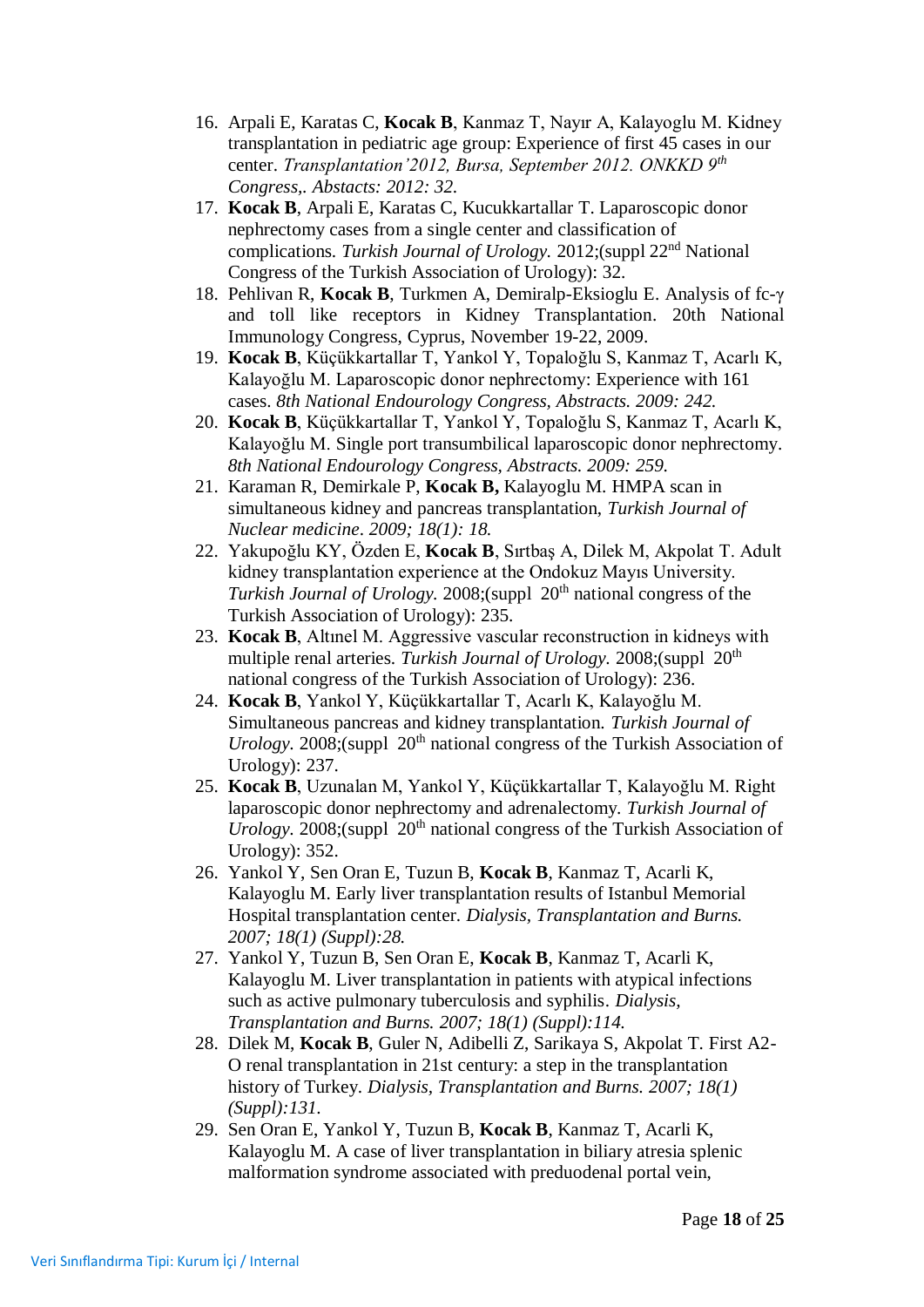malrotation, and absence of inferior vena cava. *Dialysis, Transplantation and Burns. 2007; 18(1) (Suppl):228.*

- 30. Tuzun B, Sen Oran E, Yankol Y, **Kocak B**, Kanmaz T, Acarli K, Kalayoglu M. Rearterialisation with splenic artery for early hepatic artery thrombosis. *Dialysis, Transplantation and Burns. 2007; 18(1) (Suppl):229.*
- 31. **Kocak B**. Left laparoscopic donor nephrectomy. *7th National Endourology Congress, Abstracts.* 2007:95
- 32. **Kocak B**. Right laparoscopic donor nephrectomy. *7th National Endourology Congress, Abstracts.* 2007:96
- 33. **Kocak B**, Bilen CY, Acikgoz A, Kar A, Sarikaya S, Buyukalpelli R. Hand-assisted laparoscopic donor nephrectomy. *7th National Endourology Congress, Abstracts.* 2007:97
- 34. Acikgoz A, **Kocak B**, Kar A, Akdeniz E, Asci R, Buyukalpelli R. Laparoscopic renal biopsy in the diagnosis of renal diseases. *7th National Endourology Congress, Abstracts.* 2007:139
- 35. Bilen CY, İnci K, **Kocak B**, Eren MT, Tan B, Sarikaya S, Sahin A. The impact of PCNL on calculated GFR of ESRD patients. *7th National Endourology Congress, Abstracts.* 2007:315
- 36. Bilen C.Y., **Kocak B**., Yıldırım B., Aşcı R., Sarıkaya Ş. Percutaneous nephrolithotomy in children. *Turkish Journal of Urology.* 2006;(suppl 19th national congress of the Turkish Association of Urology):106.
- 37. Aşcı R., Açıkgöz A., Varol S., Gökçe E., **Kocak B**., Bilen C.Y., Sarıkaya Ş., Büyükalpelli R. Long-term sexual functions and cavernosal morphology in patients with penile fracture treated with surgical repair. *Turkish Journal of Urology.* 2006;(suppl 19<sup>th</sup> national congress of the Turkish Association of Urology):212.
- 38. **Kocak B**., Bilen C.Y., Aykan S., Kar A., Aşcı R., Sarıkaya Ş. Laparoscopic radical nephrectomy for the surgical treatment of kidney tumors. *Turkish Journal of Urology.* 2006;(suppl 19<sup>th</sup> national congress of the Turkish Association of Urology):270.
- 39. Diri A., Büyükalpelli R., Yıldız L., Aşcı R., Sarıkaya Ş., Yılmaz A.F., Bilen C.Y., **Kocak B.** Can prostatic adverse effects of androgen replacement therapy (ART) be prevented?. *Turkish Journal of Urology.*  2006;(suppl 19th national congress of the Turkish Association of Urology):326.
- 40. **Kocak B**., Kar A., Açıkgöz A., Aşcı R., Sarıkaya Ş., Bilen C.Y. Laparoscopic pyeloplasty in UPJ obstruction. *Turkish Journal of Urology.*  2006;(suppl 19th national congress of the Turkish Association of Urology):376.
- 41. Bilen C.Y., **Kocak B**., Öztürk U., Kıtırcı G., Aşcı R., Sarıkaya Ş. Laparoscopic nephrectomy in children. *Turkish Journal of Urology.*   $2006$ ;(suppl  $19<sup>th</sup>$  national congress of the Turkish Association of Urology):382.
- 42. Bilen C.Y., **Kocak B**., Kıtırcı G., Aşcı R., Sarıkaya Ş. Laparoscopic ureterolithotomy in children. *Turkish Journal of Urology.* 2006;(suppl 19th national congress of the Turkish Association of Urology):382.
- 43. Bilen C.Y., **Kocak B**., Kar A., Kıtırcı G., Aşcı R., Sarıkaya Ş. Laparoscopic pyeloplasty in UPJ obstruction in children. *Turkish Journal of Urology.* 2006;(suppl 19th national congress of the Turkish Association of Urology):383.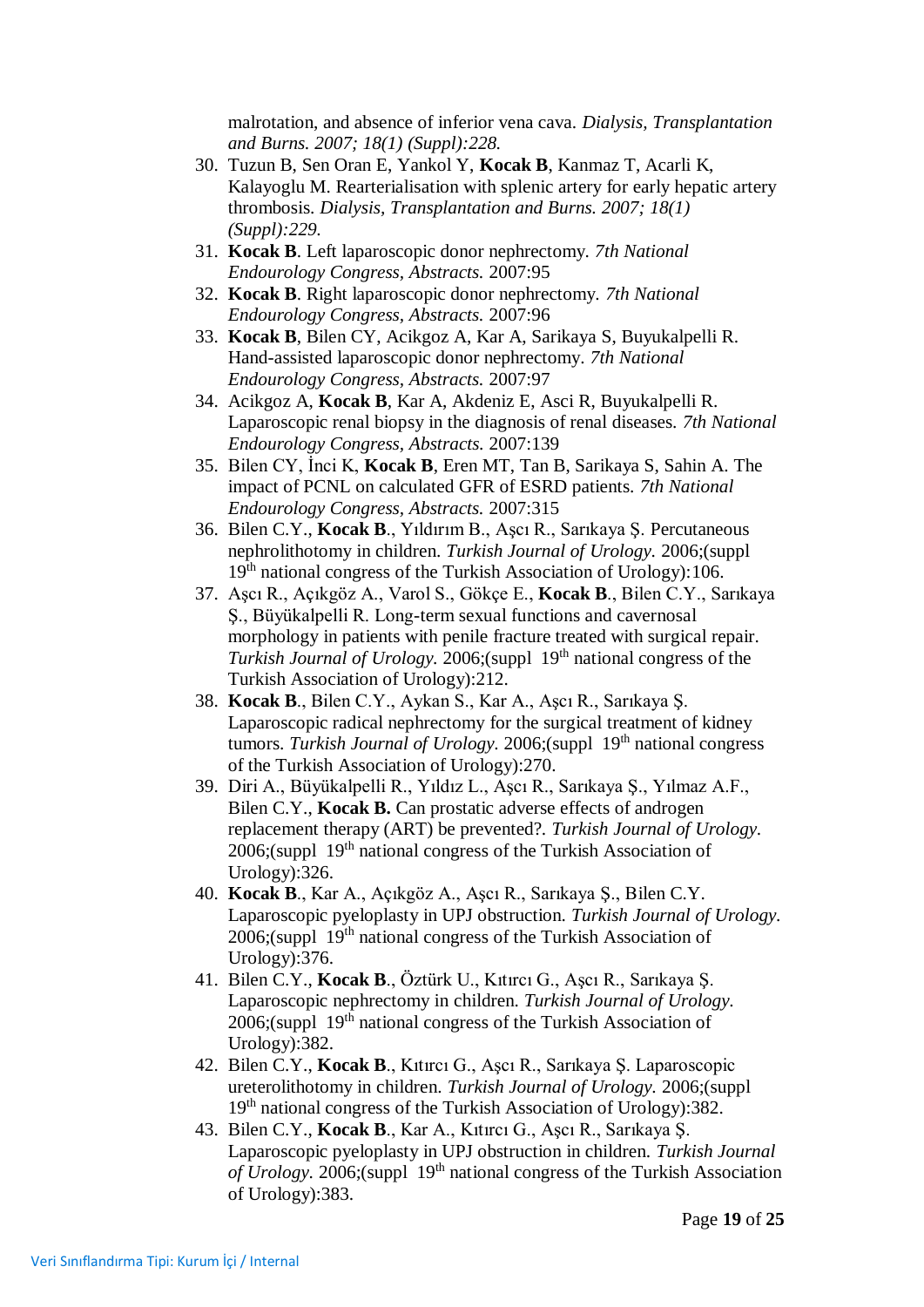- 44. Bilen C.Y., **Kocak B**., Yıldırım B., Kar A., Aşcı R., Sarıkaya Ş. Laparoscopic UNC (Lich-Gregoir). *Turkish Journal of Urology.*  2006;(suppl 19<sup>th</sup> national congress of the Turkish Association of Urology):384.
- 45. Bilen C.Y., **Kocak B**., Bostancı Y., Aşcı R., Sarıkaya Ş. Retroperitoneoscopic ureterolithotomy. *Turkish Journal of Urology.*   $2006$ ;(suppl  $19<sup>th</sup>$  national congress of the Turkish Association of Urology):387.
- 46. Bilen C.Y., **Kocak B**., Öztürk U., Bostancı Y., Aşcı R., Sarıkaya Ş. Retroperitoneoscopic radical nephrectomy. *Turkish Journal of Urology.*   $2006$ ;(suppl  $19<sup>th</sup>$  national congress of the Turkish Association of Urology):391.
- 47. **Kocak B**., Kar A., Kahraman H., Aykan S., Sarıkaya Ş., Bilen C.Y. Laparoscopic adrenalectomy. *Turkish Journal of Urology.* 2006;(suppl 19th national congress of the Turkish Association of Urology):391.
- 48. **Kocak B**., Bilen C.Y., Aykan S., Kar A., Aşcı R., Sarıkaya Ş., Handassisted laparoscopic radical nephrectomy for the surgical treatment of kidney tumors. *Turkish Journal of Urology*. 2006;(suppl 19<sup>th</sup> national congress of the Turkish Association of Urology):392.
- 49. **Kocak B**., Bilen C.Y., Aykan S., Bostancı Y., Aşcı R., Büyükalpelli R., Hand-assisted laparoscopic nephrectomy in secondary cases. *Turkish Journal of Urology.* 2006;(suppl 19<sup>th</sup> national congress of the Turkish Association of Urology):393.
- 50. **Kocak B**., Bilen C.Y., Öztürk U., Bostancı Y., Sarıkaya Ş., Yılmaz A.F., Hand-assisted left laparoscopic donor nephrectomy. *Turkish Journal of Urology.* 2006;(suppl 19<sup>th</sup> national congress of the Turkish Association of Urology):397.
- 51. Bilen C.Y., **Kocak B**., Kar A., Aykan S., Yılmaz A.F., Büyükalpelli R. Laparoscopic partial nephrectomy for the surgical treatment of kidney tumors. *Turkish Journal of Urology*. 2006;(suppl 19<sup>th</sup> national congress of the Turkish Association of Urology):397.
- 52. Bilen C.Y., **Kocak B**., Açıkgöz A., Aşcı R., Sarıkaya Ş. The technique of laparoscopic radical prostatectomy. *Turkish Journal of Urology.*   $2006$ ;(suppl  $19<sup>th</sup>$  national congress of the Turkish Association of Urology):401.
- 53. Bilen C.Y., **Kocak B**., Öztürk U., Yıldırım B., Sarıkaya Ş., Büyükalpelli R. Retroperitoneoscopic radical nephrectomy technique. *8th Mediterranean Video-Endoscopic Urology and European Society Of Urological Technology Course, Abstracts.* 2006:
- 54. **Kocak B.**, Bilen C.Y., Açıkgöz A., Bostancı Y., Sarıkaya Ş., Büyükalpelli R. Hand-assisted left laparoscopic donor nephrectomy. *8th Mediterranean Video-Endoscopic Urology and European Society Of Urological Technology Course, Abstracts.* 2006:
- 55. Bilen C.Y., **Kocak B.**,Bostancı Y., Kıtırcı G., Aşcı R., Büyükalpelli R. Laparoscopic upper pole heminephrectomy for ectopic ureter: Surgical technique. *8th Mediterranean Video-Endoscopic Urology and European Society Of Urological Technology Course, Abstracts.* 2006:
- 56. **Kocak B.**, Bilen C.Y., Açıkgöz A., Bostancı Y., Sarıkaya Ş., Büyükalpelli R. Laparoscopic pyeloplasty. *8th Mediterranean Video-Endoscopic Urology and European Society Of Urological Technology Course, Abstracts.* 2006: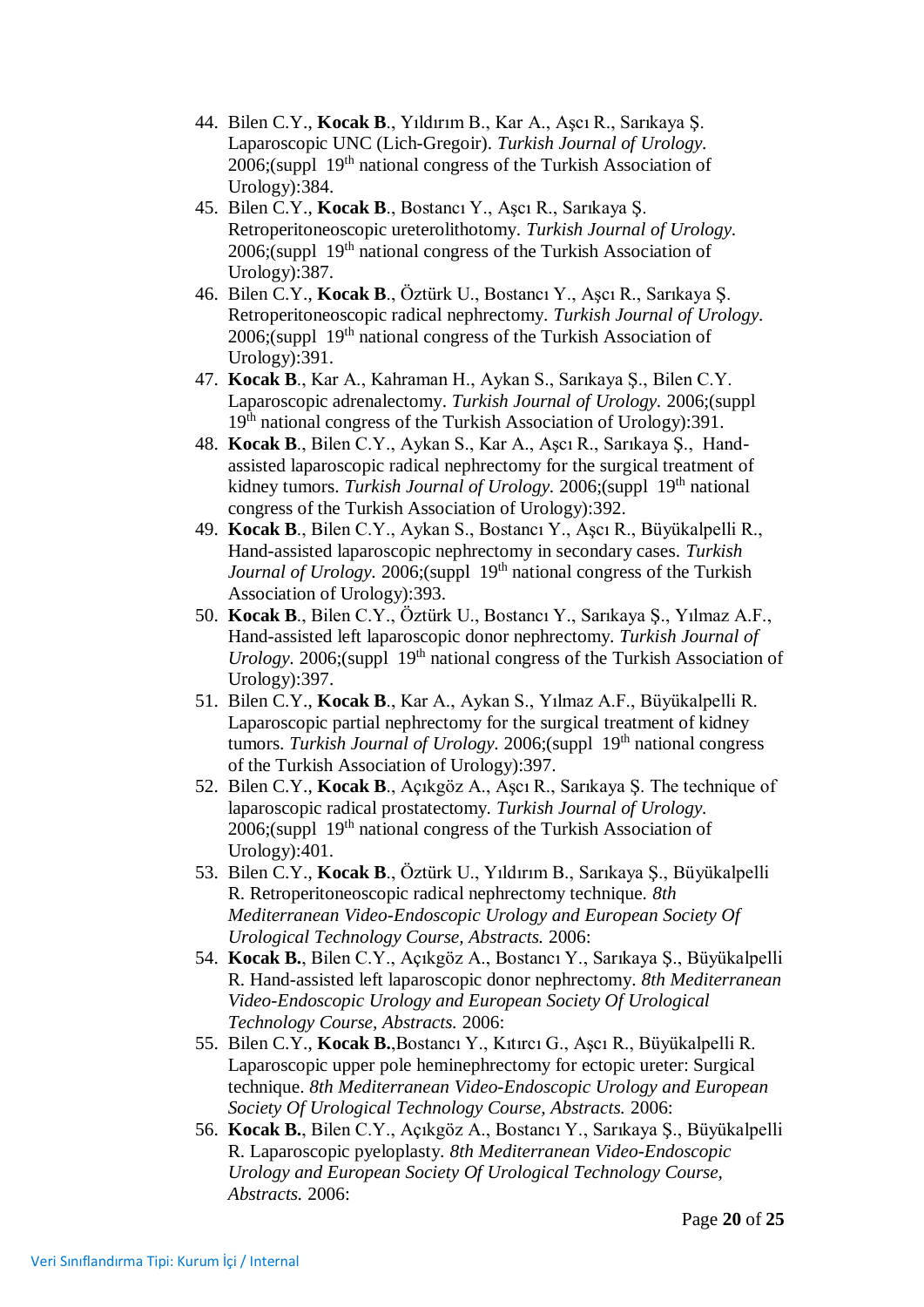- 57. Bilen C.Y., **Kocak B.**, Aykan S., Kar A., Aşcı R., Sarıkaya Ş. Transperitoneal laparoscopic partial nephrectomy technique. *8th Mediterranean Video-Endoscopic Urology and European Society Of Urological Technology Course, Abstracts.* 2006:
- 58. **Kocak B.**, Bilen C.Y., Aykan S., Bostancı Y., Aşcı R., Yılmaz A.F. Laparoscopic radical nephrectomy for the surgical treatment of kidney tumors. *6th National Endourology Congress, Abstracts.* 2005:65
- 59. Bilen C.Y., **Kocak B.**, Aykan S., Kıtırcı G., Aşcı R., Yılmaz A.F. Laparoscopic partial nephrectomy for the surgical treatment of kidney tumors. *6th National Endourology Congress, Abstracts.* 2005:66
- 60. **Kocak B.**, Bilen C.Y., Yıldırım B., Kar A., Aşcı R., Yılmaz A.F. Laparoscopic simple nephrectomy. *6th National Endourology Congress, Abstracts.* 2005:67
- 61. Bilen C.Y., **Kocak B.**, Açıkgöz A., Kıtırcı G., Sarıkaya Ş., Yılmaz A.F. Percutaneous management of stones in caliceal diverticulum. *6th National Endourology Congress, Abstracts.* 2005:91
- 62. Bilen C.Y., **Kocak B.**, Aykan S., Kar A., Aşcı R., Sarıkaya Ş. Transperitoneal laparoscopic partial nephrectomy technique. *6th National Endourology Congress, Abstracts.* 2005:118
- 63. Bilen C.Y., **Kocak B.**, Öztürk U., Yıldırım B., Sarıkaya Ş., Büyükalpelli R. The technique of retroperitoneoscopic radical nephrectomy. *6th National Endourology Congress, Abstracts.* 2005:113
- 64. Bilen C.Y., **Kocak B.**,Bostancı Y., Kıtırcı G., Aşcı R., Büyükalpelli R. Laparoscopic upper pole heminephrectomy for ectopic ureter: Surgical technique. *6th National Endourology Congress, Abstracts.* 2005:121
- 65. Bilen C.Y., **Kocak B.**, Öztürk U., Kar A., Sarıkaya Ş., Büyükalpelli R. Laparoscopic management of stones in the ectopic pelvic kidney. *6th National Endourology Congress, Abstracts.* 2005:127
- 66. Bilen C.Y., **Kocak B.**, Aykan S., Yıldırım B., Aşcı R., Sarıkaya Ş. Laparoscopic sacrocolpopexy for the correction of vaginal vault prolapse. *6th National Endourology Congress, Abstracts.* 2005:142
- 67. **Kocak B**., Bilen C.Y., Açıkgöz A., Bostancı Y., Sarıkaya Ş., Büyükalpelli R. Hand-assisted laparoscopic left donor nephrectomy. *6th National Endourology Congress, Abstracts.* 2005:144
- 68. Bilen C.Y., **Kocak B.**, Akpolat T., Arık N., Aşcı R., Yılmaz A.F. Laparoscopic renal biopsy. *6th National Endourology Congress, Abstracts.* 2005:151
- 69. Bilen C.Y., **Kocak B.**, Kahraman H., Aykan S., Bostancı Y., Büyükalpelli R. Laparoscopic adrenalectomy. *6th National Endourology Congress, Abstracts.* 2005:161
- 70. **Kocak B.**, Bilen C.Y., Açıkgöz A., Bostancı Y., Sarıkaya Ş., Büyükalpelli R. Laparoscopic pyeloplasty in UPJ obstruction. *6th National Endourology Congress, Abstracts.* 2005:253
- 71. Bilen C.Y., **Kocak B**., Aykan S., Kar A., Yılmaz A.F., Büyükalpelli R. Laparoscopic partial nephrectomy for the surgical treatment of kidney tumors. *7th Ankara urooncology course, Abstracts.* 2005:38
- 72. Bilen C.Y., **Kocak B.**, Aykan S., Bostancı Y., Aşcı R., Sarıkaya Ş. Laparoscopic radical nephrectomy for the surgical treatment of kidney tumors. *7th Ankara urooncology course, Abstracts.* 2005:39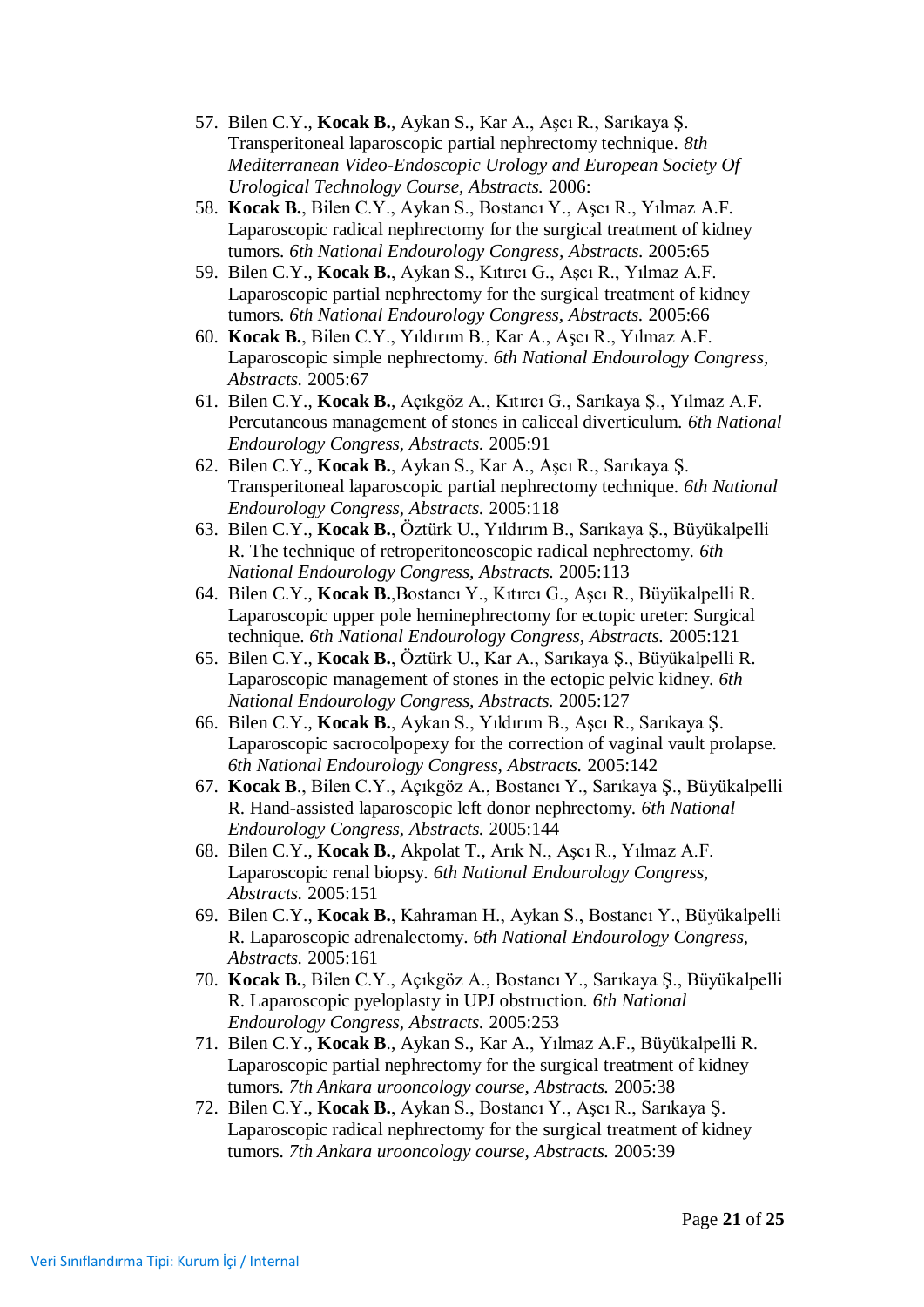- 73. Bilen C.Y., **Kocak B.**, Öztürk U., Aşcı R., Sarıkaya Ş., Yılmaz A.F. Laparoscopic nephrectomy in children. *8th National Congress of Pediatric Urology and Updating Course, Abstracts* 2005:141
- 74. Bilen C.Y., **Kocak B**., Açıkgöz A., Kıtırcı G., Sarıkaya Ş., Büyükalpelli R. Percutaneous nephrolithotomy in children. *8th National Congress of Pediatric Urology and Updating Course, Abstracts* 2005:106
- 75. Bilen C.Y., **Kocak B.**, Açıkgöz A., Aykan S., Sarıkaya Ş., Büyükalpelli R. Laparoscopic pyeloplasty in children. *8th National Congress of Pediatric Urology and Updating Course, Abstracts* 2005:93
- 76. Bilen C.Y., **Kocak B**., Aykan S, Sarıkaya Ş., Büyükalpelli R. Laparoscopic UNC in a child (Lich-Gregoir). *8th National Congress of Pediatric Urology and Updating Course, Abstracts* 2005:71
- 77. Özer G, Altınel M, **Kocak B**, Sargın S, Yazıcıoğlu A, Gönenç F. Orthetopic neo-bladder following radical cystectomy: Neo-bladder reconstruction with w-shaped ileum with serosa-lined extramural tunnel implantation (Ghoneim) in 32 cases. *Turkish Journal of Urology.*   $2002$ ;(suppl  $17<sup>th</sup>$  national congress of the Turkish Association of Urology):23.
- 78. Özer G, Altınel M, **Kocak B**, Yazıcıoğlu A, Gönenç F. NMP-22 in patients with renal cell carcinoma: A new marker, a new cut-off. *Turkish Journal of Urology.* 2002;(suppl 17<sup>th</sup> national congress of the Turkish Association of Urology):257.
- 79. Özer G, **Kocak B**, Altınel M, Turhan N, Gönenç F. Increased expression of CD44s in renal cell carcinoma with renal vein or vena cava thrombus *Turkish Journal of Urology.* 2002;(suppl 17<sup>th</sup> national congress of the Turkish Association of Urology):262.
- 80. Altan A, Sargın S, İşler B, Özer G, **Kocak B**, Yazıcıoğlu A, Gönenç F. Percutaneous nephrolithotomy (PCNL) in kidney stones: Our first experience. *Turkish Journal of Urology*. 2002;(suppl 17<sup>th</sup> national congress of the Turkish Association of Urology):138.
- 81. Özer G, **Kocak B**, Altınel M, Torun C, Yazıcıoğlu A, Gönenç F. Transabdominal approach in renal cell carcinoma with extention into the renal vein or inferior vena cava. *Turkish Journal of Urology.* 2002;(suppl  $17<sup>th</sup>$  national congress of the Turkish Association of Urology): 262.
- 82. **Kocak B**, Özçay N, Turhan N, Oruğ T, Gönenç F. Influence of ischaemiareperfusion injury on CD44 expression in rat kidney. Transplantation' 2000, Istanbul, October 2000. *ONKKD 2nd Congress, Abstracts.* 2000:47.
- 83. Özer G, **Kocak B**, Işıkay L, Boran M, Gönenç F. Impact of chronic dialysis on serum tPSA, fPSA and f/tPSA values. *Turkish Journal of Urology.* 2000;(suppl 16<sup>th</sup> national congress of the Turkish Association of Urology):99.
- 84. Özer G, **Kocak B**, Altan A, Güneş ZE, Gönenç F. Oral sildenafil in male patients under chronic hemodialysis treatment with erectile dysfunction**.** *Turkish Journal of Urology.* 2000;(suppl 16<sup>th</sup> national congress of the Turkish Association of Urology):211.
- 85. Özer G, **Kocak B**, Utku V, Sargın S, Gönenç F. Orthotopic neo-bladder following radical cystectomy: "Neo-bladder reconstruction with "W" shaped ileum (Ghoneim) with subserosal extra-mural tunnel implantation in 13 Cases". *Turkish Journal of Urology.* 2000; (suppl 16<sup>th</sup> national congress of the Turkish Association of Urology):151.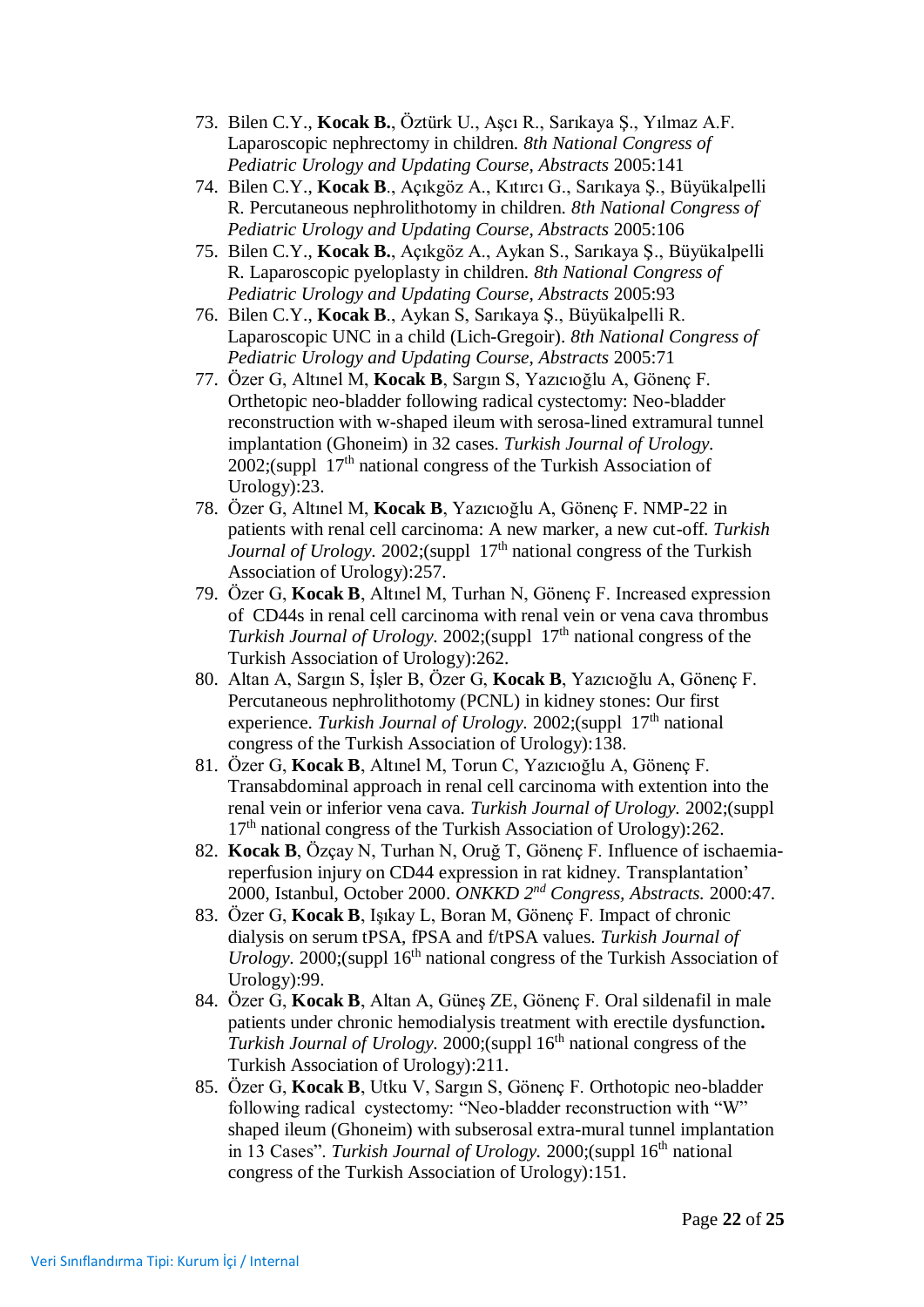- 86. Yıldız Ş, Boran M, Güneş ZE, **Kocak B**, Gönenç F, Çetin S. Changes in pituitary-testicular functions following renal transplantation. Transplantation'98, Antalya, November 1998. *ONKKD 1st Congress, Abstracts.* 1998:51.
- 87. Yıldız Ş, Güneş ZE, **Kocak B**, Işıkay L, Çetin S. Differential diagnosis of prostatic diseases by transrectal ultrasonography. *Turkish Journal of Urology.* 1998;(suppl 15<sup>th</sup> national congress of the Turkish Association of Urology):34.
- 88. Kılıç S, Altınel M, **Kocak B**, Sargın S, Yazıcıoğlu A, Çetin S. Ureteroscopic intervention in ureteral stones. *Turkish Journal of Urology.*  1998;(suppl  $15<sup>th</sup>$  national congress of the Turkish Association of Urology):149.

Books/ Book Chapters:

1. **Kocak B,** Leventhal JR. Donor morbidity and mortality. In Gruessner RWG, Benedetti E, eds. Living donor organ transplantation. McGraw-Hill Companies, 2008: 200.

2. **Kocak B,** Sarikaya S. Childhood age genitourinary system tumors. In Anafarta K, Beduk Y, Arikan N, eds. Basic urology. Gunes Tip Kitabevleri, 2007: 439.

3. **Kocak B,** Sarikaya S. Childhood age genitourinary system tumors. In Anafarta K, Arikan N, Beduk Y, eds. Basic urology pocket book. Gunes Tip Kitabevleri, 2008: 338.

# **CITATIONS**

**Citations:** 718

**h-index:** 14

- 1. Bilen CY, **Kocak B**, Kitirci G, Ozkaya O, Sarikaya S. Percutaneous nephrolithotomy in children: lessons learned in 5 years at a single institution. *Journal of Urology. 177(5):1867-71, 2007.* **132 Citations.**
- 2. Leventhal JR, **Kocak B**, Salvalaggio PR, Koffron AJ, Baker TB, Kaufman DB, Fryer JP, Abecassis MM, Stuart FP. Laparoscopic donor nephrectomy 1997 to 2003: Lessons learned with 500 cases at a single institution. *Surgery. 136(4):881-90, 2004.* **128 Citations.**
- 3. **Kocak B**, Koffron AJ, Baker TB, Salvalaggio PRO, Kaufman DB, Fryer JP, Abecassis MM, Stuart FP, Leventhal JR. Proposed classification of complications after live donor nephrectomy. *Urology. 67(5):927-31, 2006* **76 Citations.**
- 4. [Salvalaggio PR,](http://www.ncbi.nlm.nih.gov/sites/entrez?Db=pubmed&Cmd=Search&Term=%22Salvalaggio%20PR%22%5BAuthor%5D&itool=EntrezSystem2.PEntrez.Pubmed.Pubmed_ResultsPanel.Pubmed_RVAbstractPlus) [Schnitzler MA,](http://www.ncbi.nlm.nih.gov/sites/entrez?Db=pubmed&Cmd=Search&Term=%22Schnitzler%20MA%22%5BAuthor%5D&itool=EntrezSystem2.PEntrez.Pubmed.Pubmed_ResultsPanel.Pubmed_RVAbstractPlus) [Abbott KC,](http://www.ncbi.nlm.nih.gov/sites/entrez?Db=pubmed&Cmd=Search&Term=%22Abbott%20KC%22%5BAuthor%5D&itool=EntrezSystem2.PEntrez.Pubmed.Pubmed_ResultsPanel.Pubmed_RVAbstractPlus) [Brennan DC,](http://www.ncbi.nlm.nih.gov/sites/entrez?Db=pubmed&Cmd=Search&Term=%22Brennan%20DC%22%5BAuthor%5D&itool=EntrezSystem2.PEntrez.Pubmed.Pubmed_ResultsPanel.Pubmed_RVAbstractPlus) [Irish W,](http://www.ncbi.nlm.nih.gov/sites/entrez?Db=pubmed&Cmd=Search&Term=%22Irish%20W%22%5BAuthor%5D&itool=EntrezSystem2.PEntrez.Pubmed.Pubmed_ResultsPanel.Pubmed_RVAbstractPlus) [Takemoto](http://www.ncbi.nlm.nih.gov/sites/entrez?Db=pubmed&Cmd=Search&Term=%22Takemoto%20SK%22%5BAuthor%5D&itool=EntrezSystem2.PEntrez.Pubmed.Pubmed_ResultsPanel.Pubmed_RVAbstractPlus)  [SK,](http://www.ncbi.nlm.nih.gov/sites/entrez?Db=pubmed&Cmd=Search&Term=%22Takemoto%20SK%22%5BAuthor%5D&itool=EntrezSystem2.PEntrez.Pubmed.Pubmed_ResultsPanel.Pubmed_RVAbstractPlus) [Axelrod D,](http://www.ncbi.nlm.nih.gov/sites/entrez?Db=pubmed&Cmd=Search&Term=%22Axelrod%20D%22%5BAuthor%5D&itool=EntrezSystem2.PEntrez.Pubmed.Pubmed_ResultsPanel.Pubmed_RVAbstractPlus) [Santos LS,](http://www.ncbi.nlm.nih.gov/sites/entrez?Db=pubmed&Cmd=Search&Term=%22Santos%20LS%22%5BAuthor%5D&itool=EntrezSystem2.PEntrez.Pubmed.Pubmed_ResultsPanel.Pubmed_RVAbstractPlus) **[Kocak B](http://www.ncbi.nlm.nih.gov/sites/entrez?Db=pubmed&Cmd=Search&Term=%22Kocak%20B%22%5BAuthor%5D&itool=EntrezSystem2.PEntrez.Pubmed.Pubmed_ResultsPanel.Pubmed_RVAbstractPlus)**, [Willoughby L,](http://www.ncbi.nlm.nih.gov/sites/entrez?Db=pubmed&Cmd=Search&Term=%22Willoughby%20L%22%5BAuthor%5D&itool=EntrezSystem2.PEntrez.Pubmed.Pubmed_ResultsPanel.Pubmed_RVAbstractPlus) [Lentine KL.](http://www.ncbi.nlm.nih.gov/sites/entrez?Db=pubmed&Cmd=Search&Term=%22Lentine%20KL%22%5BAuthor%5D&itool=EntrezSystem2.PEntrez.Pubmed.Pubmed_ResultsPanel.Pubmed_RVAbstractPlus) Patient and graft survival implications of simultaneous pancreas kidney transplantation from old donors. *American Journal of Transplantation*. *7(6):1561-71, 2007.*  **58 Citations.**
- 5. Ozdemir O, Boran M, Gokce V, Uzun Y, **Kocak B**, Korkmaz S. A case with severe rhabdomyolysis and renal failure associated with cerivastatin-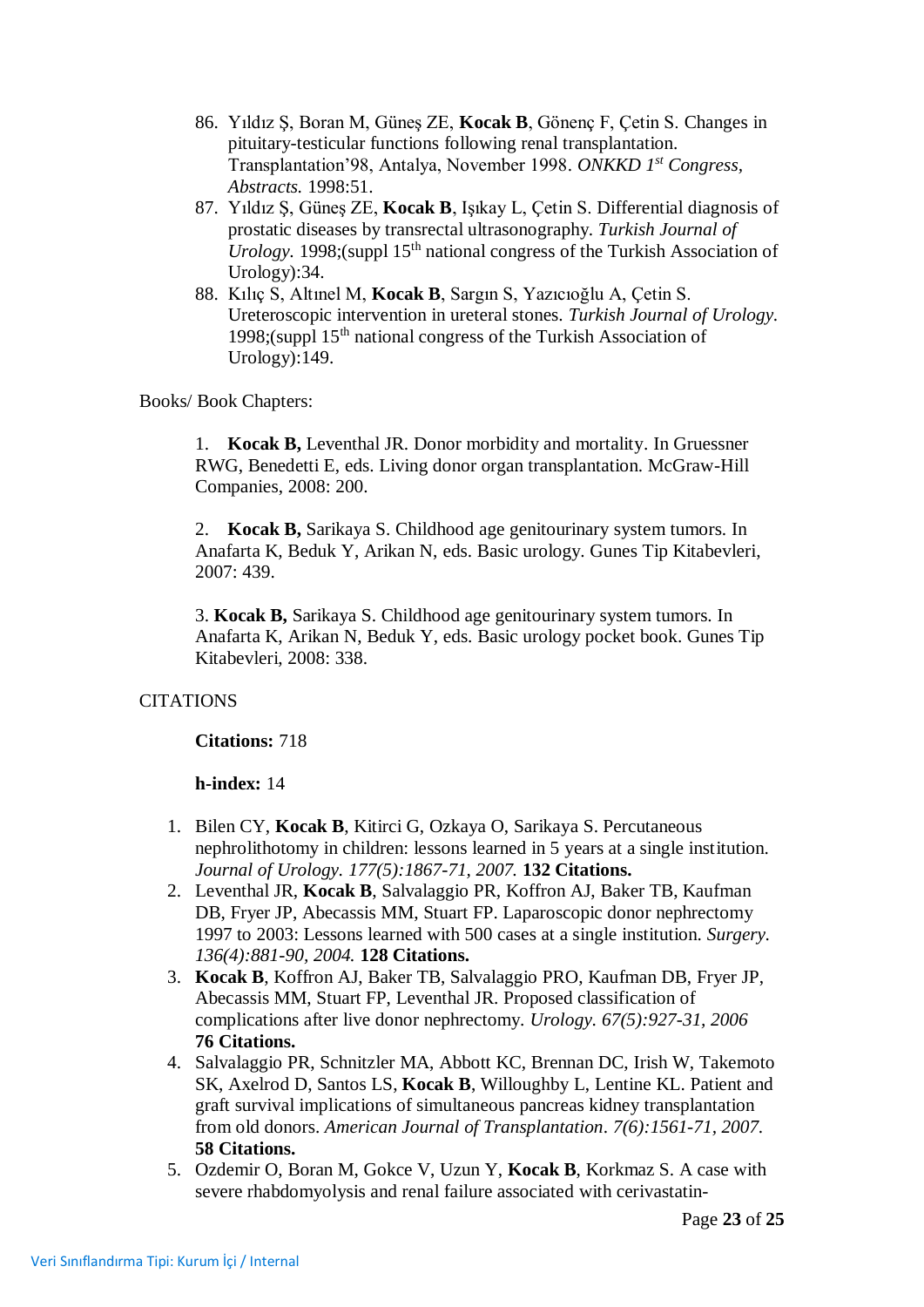gemfibrozil combination therapy--a case report. *Angiology. 51(8):695-7, 2000.*  **51 Citations.**

- 6. Leventhal JR, Paunescu S, Baker TB, Caciedo JC, **Kocak B**, Gallon L, Friedewald J, Luo X, Kaufman DB, Fryer JP, Abecassis MM. A decade of minimally invasive donation: experience with more than 1200 laparoscopic donor nephrectomies at a single institution. *Clin Transpl. 24(2):169-174, 2010.* **38 Citations.**
- 7. **Kocak B**, Arpali E, Demiralp E, Yelken B, Karatas C, Gorcin S, Gorgulu N, Uzunalan M, Turkmen A, Kalayoglu M. Eculizumab for salvage treatment of refractory antibody-mediated rejection in kidney transplant patients: case reports. *Transplant Proc. 45(3): 1022-1025, 2013.* **38 Citations.**
- 8. **[Kocak B](http://www.ncbi.nlm.nih.gov/sites/entrez?Db=pubmed&Cmd=Search&Term=%22Kocak%20B%22%5BAuthor%5D&itool=EntrezSystem2.PEntrez.Pubmed.Pubmed_ResultsPanel.Pubmed_RVAbstractPlus)**, [Baker TB,](http://www.ncbi.nlm.nih.gov/sites/entrez?Db=pubmed&Cmd=Search&Term=%22Baker%20TB%22%5BAuthor%5D&itool=EntrezSystem2.PEntrez.Pubmed.Pubmed_ResultsPanel.Pubmed_RVAbstractPlus) [Koffron AJ,](http://www.ncbi.nlm.nih.gov/sites/entrez?Db=pubmed&Cmd=Search&Term=%22Koffron%20AJ%22%5BAuthor%5D&itool=EntrezSystem2.PEntrez.Pubmed.Pubmed_ResultsPanel.Pubmed_RVAbstractPlus) [Leventhal JR.](http://www.ncbi.nlm.nih.gov/sites/entrez?Db=pubmed&Cmd=Search&Term=%22Leventhal%20JR%22%5BAuthor%5D&itool=EntrezSystem2.PEntrez.Pubmed.Pubmed_ResultsPanel.Pubmed_RVAbstractPlus) Laparoscopic living donor nephrectomy: a single-center sequential experience comparing hand-assisted versus standard technique. *Urology. 70(6):1060-3, 2007.* **33 Citations.**
- 9. Bilen CY, Inci K, **Kocak B**, Tan B, Sarikaya S, Sahin A. Impact of percutaneous nephrolithotomy on estimated glomerular filtration rate in patients with chronic kidney disease. *Journal of Endourology*. *22(5): 895-900, 2008.* **29 Citations.**
- 10. Yelken B, Arpali E, Gorcin S, **Kocak B**, Karatas C, Demiralp E, Turkmen A. Eculizumab for treatment of refractory antibody-mediated rejection in kidney transplant patients: A single center experience. *Transplant Proc. 47(6): 1754- 1759, 2015.* **26 Citations.**
- 11. Ozer G, Altinel M, **Kocak B**, Yazicioglu A, Gonenc F. Value of urinary NMP-22 in patients with renal cell carcinoma. *Urology. 60(4):593-7, 2002.* **19 Citations.**
- 12. Arpali E, Akyollu B, Yelken B, Tekin S, Turkmen A, **Kocak B**. Case Report: A kidney transplant patient with mild COVID-19. *Transpl Infect Dis. 22(4): e13296, 2020.* **17 Citations.**
- 13. **Kocak B**, Baker TB, Koffron AJ, Leventhal JR. Ureteral complications in the era of laparoscopic living donor nephrectomy: do we need to preserve the gonadal vein with the specimen? *Journal of Endourology*. *24(2): 247-251, 2010.* **14 Citations.**
- 14. Ozer G, Altinel M, **Kocak B**, Balci M, Altan A, Gonenc F. Potential value of soluble intercellular adhesion molecule-1 in the serum of patients with bladder cancer. *Urologia Internationalis. 70(3):167-71, 2003.* **14 Citations**
- 15. **Kocak B**, Orug T, Turhan N, Ozcay N, Gonenc F. CD44 expression in renal ischemia-reperfusion injury in rats. *Int Urol Nephrol 41:791–794, 2009.* **9 Citations.**
- 16. [Adibelli Z,](http://www.ncbi.nlm.nih.gov/sites/entrez?Db=pubmed&Cmd=Search&Term=%22Adibelli%20Z%22%5BAuthor%5D&itool=EntrezSystem2.PEntrez.Pubmed.Pubmed_ResultsPanel.Pubmed_RVAbstractPlus) [Dilek M,](http://www.ncbi.nlm.nih.gov/sites/entrez?Db=pubmed&Cmd=Search&Term=%22Dilek%20M%22%5BAuthor%5D&itool=EntrezSystem2.PEntrez.Pubmed.Pubmed_ResultsPanel.Pubmed_RVAbstractPlus) **[Kocak B](http://www.ncbi.nlm.nih.gov/sites/entrez?Db=pubmed&Cmd=Search&Term=%22Kocak%20B%22%5BAuthor%5D&itool=EntrezSystem2.PEntrez.Pubmed.Pubmed_ResultsPanel.Pubmed_RVAbstractPlus)**, [Tülek N,](http://www.ncbi.nlm.nih.gov/sites/entrez?Db=pubmed&Cmd=Search&Term=%22T%C3%BClek%20N%22%5BAuthor%5D&itool=EntrezSystem2.PEntrez.Pubmed.Pubmed_ResultsPanel.Pubmed_RVAbstractPlus) [Uzun O,](http://www.ncbi.nlm.nih.gov/sites/entrez?Db=pubmed&Cmd=Search&Term=%22Uzun%20O%22%5BAuthor%5D&itool=EntrezSystem2.PEntrez.Pubmed.Pubmed_ResultsPanel.Pubmed_RVAbstractPlus) [Akpolat T.](http://www.ncbi.nlm.nih.gov/sites/entrez?Db=pubmed&Cmd=Search&Term=%22Akpolat%20T%22%5BAuthor%5D&itool=EntrezSystem2.PEntrez.Pubmed.Pubmed_ResultsPanel.Pubmed_RVAbstractPlus) An unusual presentation of sirolimus associated cough in a renal transplant recipient. *[Transplant Proc.](javascript:AL_get(this,%20) 39(10):3463-4, 2007.* **9 Citations.**
- 17. [Bilen CY,](http://www.ncbi.nlm.nih.gov/sites/entrez?Db=pubmed&Cmd=Search&Term=%22Bilen%20CY%22%5BAuthor%5D&itool=EntrezSystem2.PEntrez.Pubmed.Pubmed_ResultsPanel.Pubmed_RVAbstractPlus) **[Kocak B](http://www.ncbi.nlm.nih.gov/sites/entrez?Db=pubmed&Cmd=Search&Term=%22Ko%C3%A7ak%20B%22%5BAuthor%5D&itool=EntrezSystem2.PEntrez.Pubmed.Pubmed_ResultsPanel.Pubmed_RVAbstractPlus)**, [Kitirci G,](http://www.ncbi.nlm.nih.gov/sites/entrez?Db=pubmed&Cmd=Search&Term=%22Kitirci%20G%22%5BAuthor%5D&itool=EntrezSystem2.PEntrez.Pubmed.Pubmed_ResultsPanel.Pubmed_RVAbstractPlus) [Danaci M,](http://www.ncbi.nlm.nih.gov/sites/entrez?Db=pubmed&Cmd=Search&Term=%22Danaci%20M%22%5BAuthor%5D&itool=EntrezSystem2.PEntrez.Pubmed.Pubmed_ResultsPanel.Pubmed_RVAbstractPlus) [Sarikaya S.](http://www.ncbi.nlm.nih.gov/sites/entrez?Db=pubmed&Cmd=Search&Term=%22Sarikaya%20S%22%5BAuthor%5D&itool=EntrezSystem2.PEntrez.Pubmed.Pubmed_ResultsPanel.Pubmed_RVAbstractPlus) Simple trigonometry on computed tomography helps in planning renal access. *[Urology.](javascript:AL_get(this,%20) 70(2):242-5, 2007.* **7 Citations.**
- 18. **Kocak B**, Bilen CY, Dilek M, Adibelli Z, Akpolat T, Sarikaya S. Is localized prostate cancer an obstacle for an immediate consideration for renal transplantation? *[Transplant Proc.](javascript:AL_get(this,%20) 41:1961-1962, 2009.* **4 Citations.**
- 19. Gursu M, Celik K, Ozturk S, Turkmen A, Gorcin S, **Kocak B**, Sari S, Koldas M, Feyizoglu H, Kazancioglu R. Pentraxin 3 and C-reactive protein as inflammatory markers after a kidney transplant. *Exp Clin Transplant. 12(4): 295-299, 2014.* **3 Citations.**